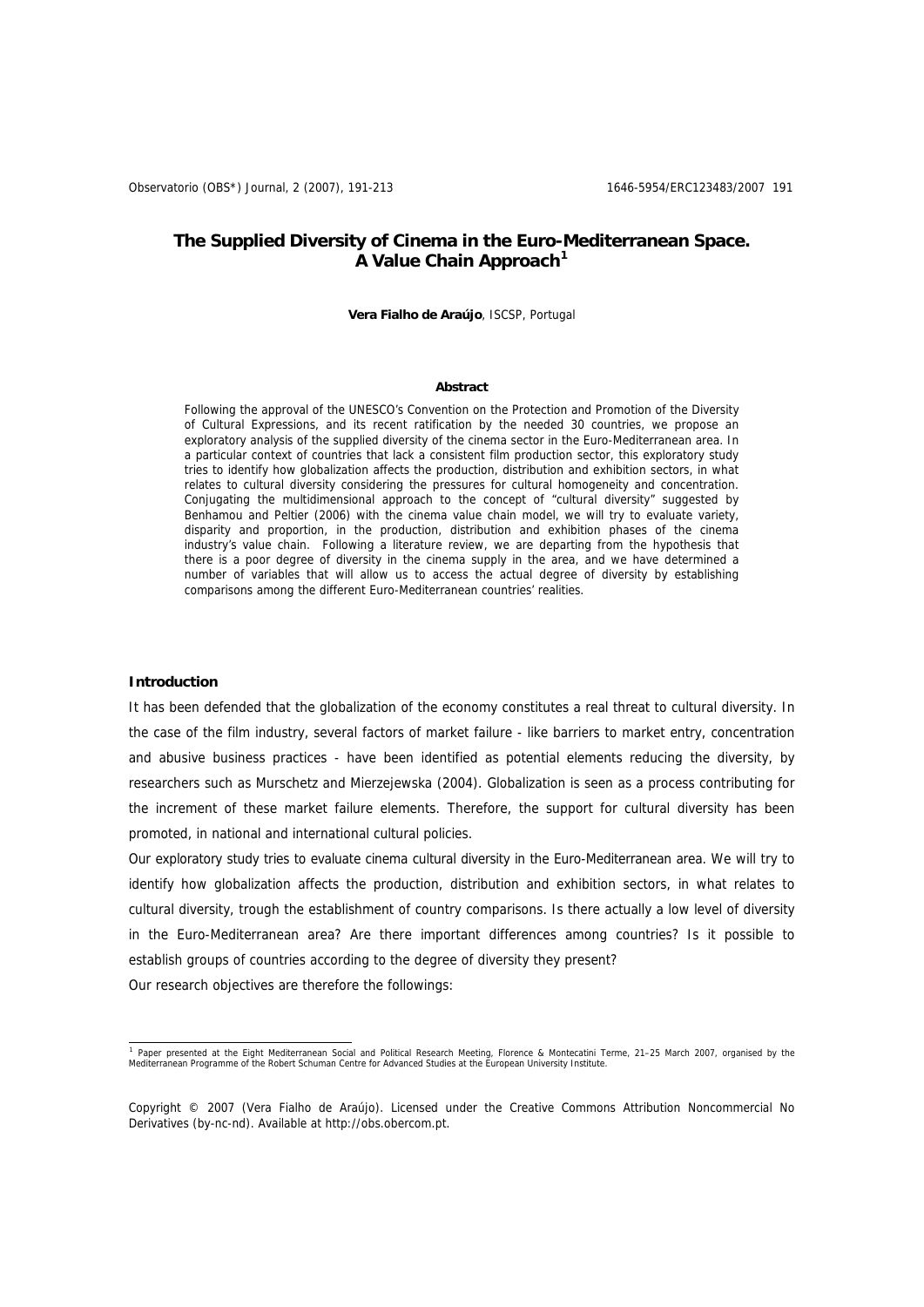- To highlight and map current trends in cinema supplied diversity in the Euro-Mediterranean Area, in the production, distribution and exhibition sub-sectors, and to draw out new research hypothesis;
- To improve the capacity of measuring diversity;
- To relate diversity and the concept of Economy through a value chain analysis.

Following a literature review, we are departing from the hypothesis that there is a poor degree of diversity in the cinema supply in the area, and we have determined a number of indicators that will allow us to access the actual degree of diversity by establishing comparisons between the different Euro-Mediterranean countries. Considering our research objectives, we have chosen to conduct an extensive analysis (in detriment of an intensive study), reducing the number of indicators considered, but increasing the number of countries analysed (ten countries). Our research is primarily based on the existing statistics and in a previous extensive bibliographic research.

In the first section, we will try to define the concept of cultural diversity, analyse how it can be measured, and present the context of the debate on this issue. The second section is dedicated to the analysis of films economics and its relation to diversity, focusing the value chain approach, and the potential consequences of concentration for diversity. In the third section, we will analyse a series of indicators of selected Euro-Mediterranean countries, in order to evaluate the supplied diversity of the cinema sector in the area, following a model of analysis based on a multidimensional approach to the concept of diversity and on the value chain of the film sector.

## **1. The Concept of Cultural Diversity**

### **a. The Debate on Cultural Diversity**

The debate over cultural diversity and its preservation is not a new one, but it has intensified itself in the last years, leading to the approval of the UNESCO's Convention on the Protection and Promotion of the Diversity of Cultural Expressions.

From an historical point of view, the issue of cultural diversity has been developed and consolidated throughout several conferences and meetings, among which we highlight the following:

- 1988 1997: World Decade for Cultural Development
- 1995: Report of the World Commission on Culture and Development: Our Creative Diversity
- 1998: First World Culture Report: Culture, Creativity and Markets
- 1999: towards a constructive pluralism (Colloquium UNESCO)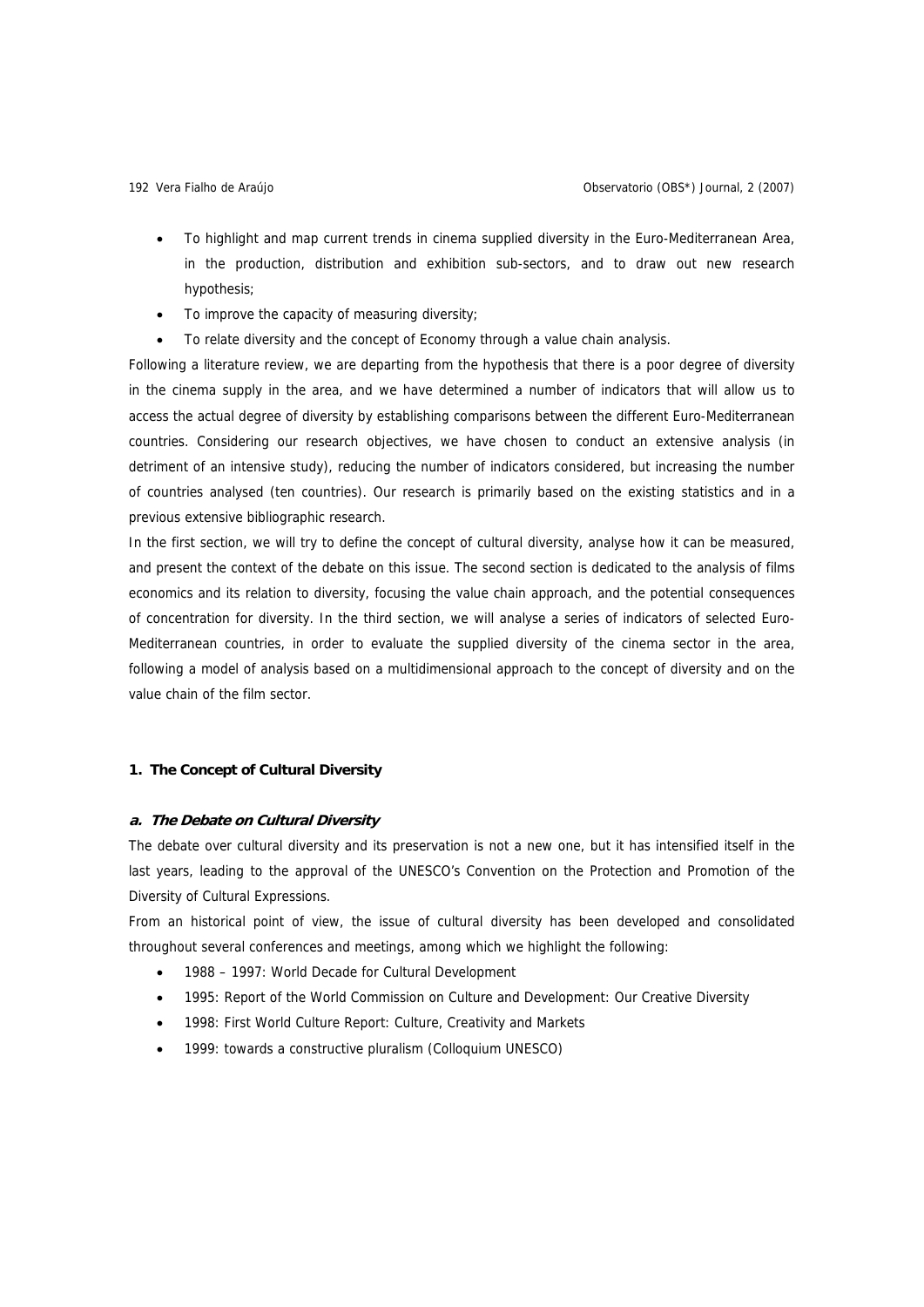- 1999: Symposium of experts: Culture, a form of merchandise like no other? (UNESCO)
- 1999: First round table of ministers of culture "Culture and Creativity in a Globalized World"
- 2000: Second World Culture Report: Cultural Diversity, Conflict and Pluralism
- 2000: Meeting of the Experts committee "Strengthening of UNESCO´s role in promoting Cultural Diversity in the Context of Globalisation"
- 2000: second round table of ministers of culture "Cultural Diversity: Challenges of the Marketplace"
- 2002: third round table of ministers of culture " Intangible Cultural Heritage a mirror of cultural diversity"

In 2002, and as a result of all these previous initiatives, UNESCO published its universal declaration on Cultural Diversity, which lead to the approval of the Convention on the Protection of the Diversity of Cultural Expressions, in the end of 2005. From a debate centred on the concept of "cultural exception" and on the place of culture in the globalized world, it evolved into a document which tries to reach a consensus among the several actors involved in the process.

Underlying the approval of this Convention are the several arguments that sustain the necessity of cultural diversity promotion. According to McQuail (2003), the issue of diversity (identified by the author as one of the main principles of liberty, and related to the concept of access) assumes a special highlight, as it points out common progressive change processes in the society. Therefore, in a democratic world, media and cultural expressions should reflect, in a proportional way, the several interests of the different social groups, giving all of them the chance to express themselves, and to see the its result. The author identifies the following public benefits of diversity (McQuail, 2003):

- to open the way towards social and cultural change, by giving access to new, powerless or marginalised groups;
- to offer an evaluation of the misuse of liberty (for example, when free market policies lead to property concentration);
- to allow minorities to maintain their separate existence in a larger society;
- to limit social conflicts, increasing the opportunities of understanding among groups and potentially opposed interests;
- to contribute in a general way to the wealth and diversity of social and cultural life.

Applied to the case of cultural industries, such as the film industry, the concept of diversity becomes more specific in its normative requisites, and its main elements are the following (McQuail, 2003):

• to reflect in its structure and content the several social and economical realities of societies (and communities) in a proportional way;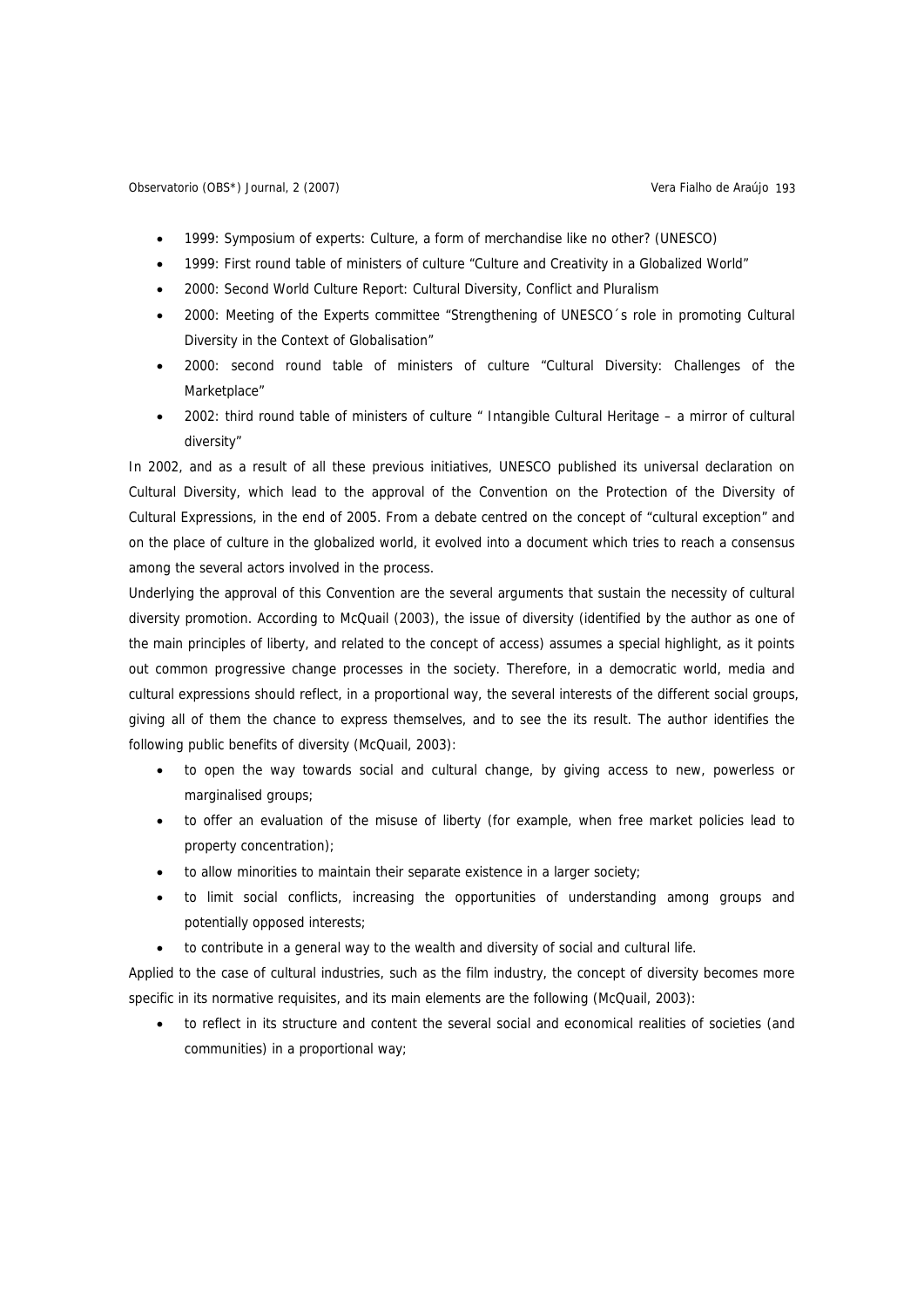- to offer, in a pondered way, the same access opportunities to all social and cultural voices;
- to serve as a forum for different interests and points of view;
- to offer relevant content choice possibilities at every moment, and also diversity across time, according to the audience needs and interests.

## **b. A Multidimensional Approach to the Concept of Cultural Diversity**

The concept "cultural diversity" has been often used in current public debates. But what exactly does it represent, and how can we evaluate it?

Due to the complexity of this concept, Benhamou & Peltier (2006) propose a multi-criteria form of evaluating diversity, expecting through this methodology to reduce the ambiguity of this concept. According to Farchy and Ranaivoson (2006), who develop the research line of Stirling (1998), variety corresponds to the number of different types of a certain element. Balance represents the way every type is represented and can be measured by the proportion for every type. Disparity is the dissimilarity between types. Cultural Diversity is the result of the combination of these tree aspects.





Source: Self elaboration on the basis of Stirling (1998)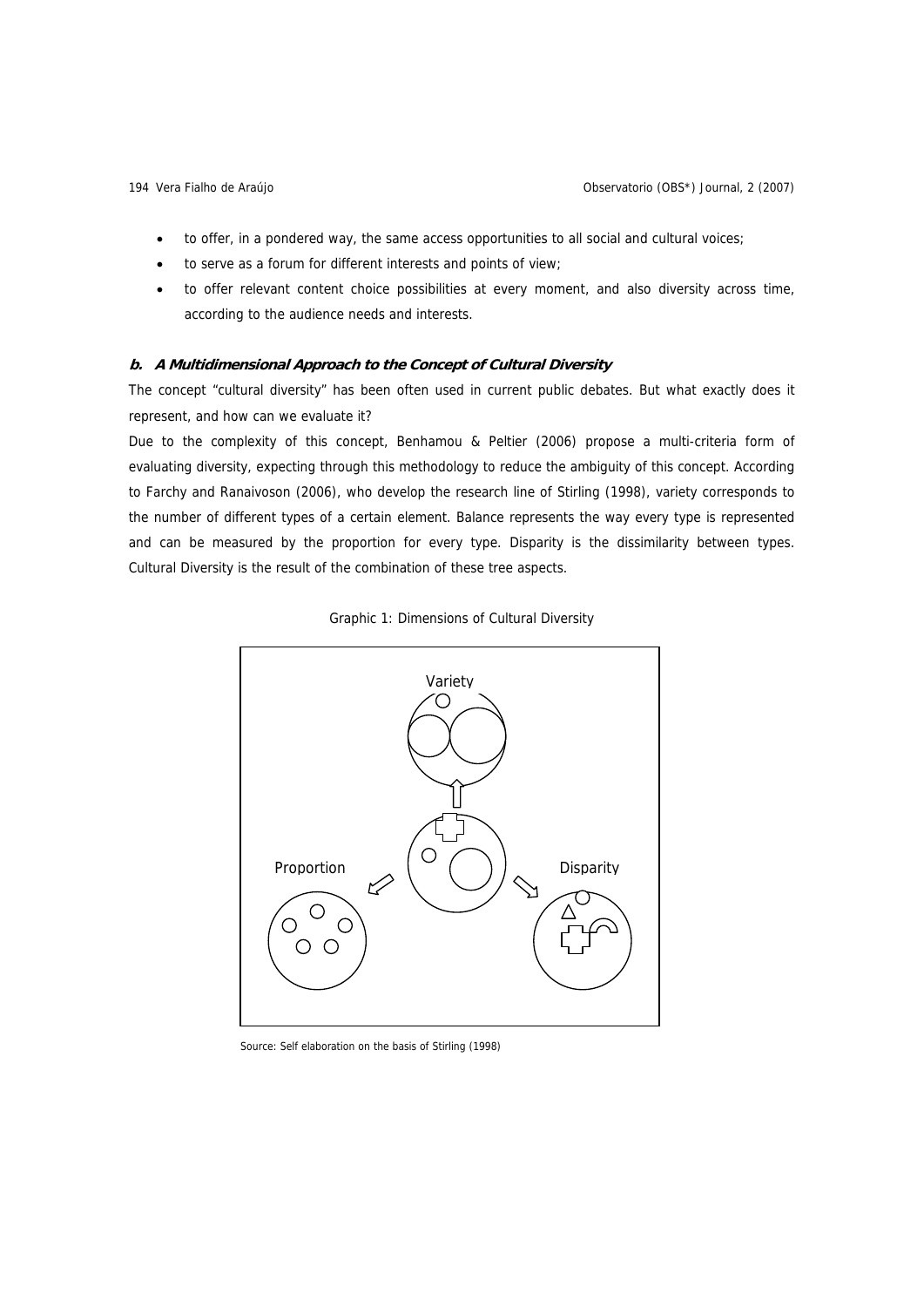Observatorio (OBS\*) Journal, 2 (2007) Vera Fialho de Araújo 195

Moreau and Peltier have used these concepts previously to evaluate diversity in the movies' industry in their international study conducted in 2004, and by other researchers in other cultural industries, such as music. By conjugating this frame of analysis with the cinema value chain model we will be able to add precision to the Moreau and Peltier's approach, and obtain an improved capacity to measure cultural diversity in the movie sector. In addition, this conjugation will provide a conceptual, as well as an empirical relation between the cultural diversity rhetoric's and the concept of economic value.

## **2. Film Economics and Diversity**

#### **a. From a Cinema Value Chain to a Value Constellation**

Although they have developed themselves as a response to the social and cultural needs of individuals and societies, cultural industries are also big business companies, leading to the appearance of a new discipline: media and cultural economics and management. In this ambit, managing and economical perspectives and analysis models have been applied to the media case, having in mind the specificities and the public importance of this sector. One of these analysis models imported from the management and economy field into the media sector is the value chain. The value chain model has been developed by Michael Porter (1985), and has been adapted to the movie sector by Zerdick et al. (2000). The value chain is a business analysis instrument, oriented for competition, which can be used for strategy development. It encloses a series of activities, which are, in the case of the cinema industry, concentrated in three moments: production, distribution and exhibition.

### Graphic 2: Cinema Value Chain



Source: Self elaboration on the basis of Obercom (2004)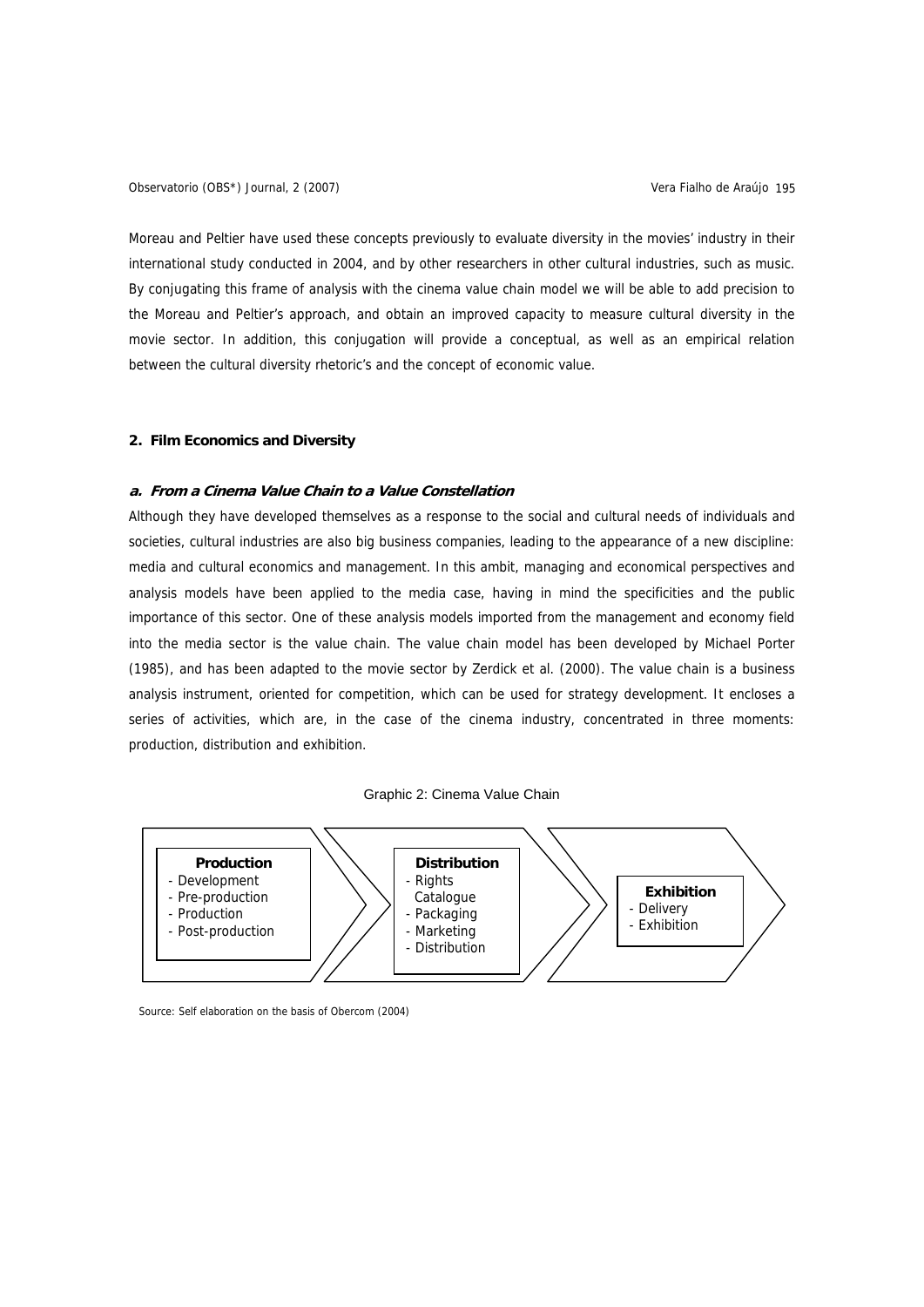Besides considering this value chain model, we must take into account the changes of the worldwide cinematographic sector in the last decade, such as the consolidation of a new model of cinema exhibition (based on the concept of multiplex), the digital migration, the multiplication of the distribution possibilities and the consequent audience segmentation. More recently, one should also consider the evolution of consumers' practices (decrease of movie consumption in the theatres, and increase at home, through specialised cable TV channels) and the increase of the video sector receipts with the launch of the DVD format.

In addition, and from a business point of view, the growing concentration and the appearance of multimedia international groups should also be considered. In this ambit, Bonet highlights the role played by distribution: "La distribución es el punto clave del proceso; quién domina la distribución cinematográfica (...) domina el mercado de largometrajes. En este aspecto, Europa (...) está en una clara situación de desventaja con respecto a las majors norteamericanas (...). Las mismas empresas norteamericanas que producen la mayor parte de películas de éxito tienen, en la mayoría de los países, el control sobre la distribución (...)" (Bonet, 1998).

Considering all these changes and the complexification of the cinema industry's structure, we can talk about an evolution from a cinema value chain into a cinema value **constellation**, following the concept proposal of Normann and Ramirez (2002). In the article "From value chain to value constellation", these authors argue that, in a competitive and changing environment, the logics underlying the creation of value is also changing. Global competition, changing markets and new technologies are creating new value sources. Therefore, industries have moved from value *chains* into value *constellations*, where value is created through networks and no longer through a sequential process, and where companies not only add value to the business process, but create it, putting the creative moment in the centre of the process. If value chain analyses are usually centred on disintermediation opportunities, value nets analyses suggest how companies can create value by creating new intermediaries, combining resources and knowledge.

In this ambit, the final user plays an innovative role as a content creator, leading to the concept of "user generated content" (UGC), which has been also involving into a business opportunity in the last few years. User-generated content refers to various kinds of media content that are produced by end-users, as opposed to traditional media producers such as professional writers, publishers, journalists, licensed broadcasters and production companies. According to the recently published report by the OCDE (2007) "Participative web: user-created content", UGC has three main characteristics:

• **Publication requirement**: while content could be made by a user and never published online or elsewhere, UGC focuses on the work that is published in some context, be it on a publicly accessible website or on a page on a social networking site only accessible to a select group of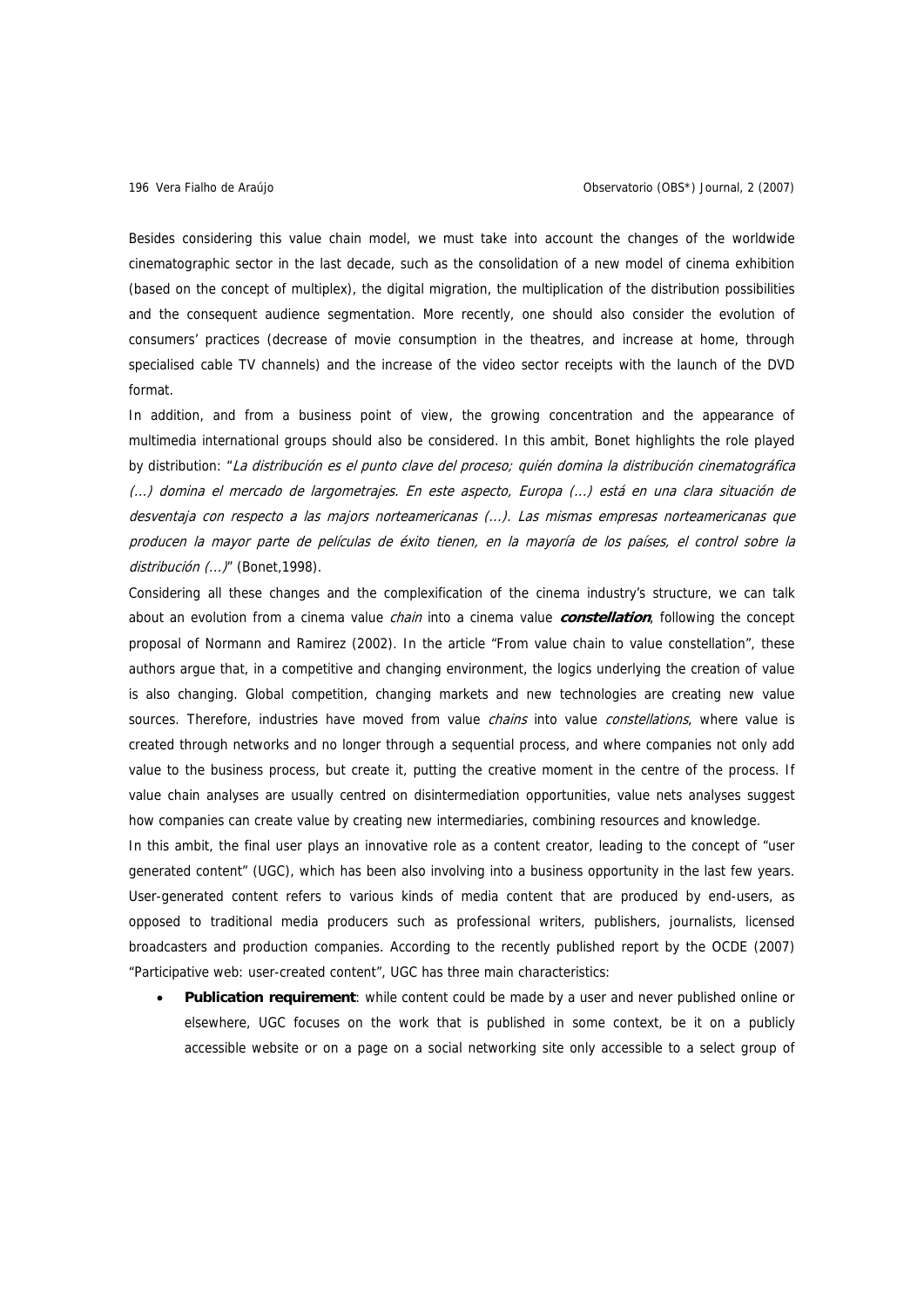people (i.e. fellow university students). This is a useful way to exclude e-mail, two-way instant messages and the like.

- **Creative effort**: this implies that a certain amount of creative effort was put into creating the work or adapting existing works to construct a new one; i.e. users must add their own value to the work. For example, merely copying a portion of a television show and posting it to an online video website would not be considered UGC. If a user uploads his/her photographs, however, expresses his/her thoughts in a blog, or creates a new music video, this could be considered UGC. Yet the minimum amount of creative effort is hard to define and depends on the context.
- **Creation outside of professional routines and practices**: User-generated content is generally created outside of professional routines and practices. It often does not have an institutional or a commercial market context. In extreme cases, non-professionals without the expectation of profit or remuneration may produce UGC. Motivating factors include: connecting with peers, achieving a certain level of fame, notoriety, or prestige, and the desire to express oneself.

Summing up, the cinema industry is no longer a closed sector, obeying to strict production rules. It now works along value nets, where the emphasis is given to the creative process, being this process important not only in the pre-production stage, but throughout the whole net, being constantly renovated and reinvented by the industry and consumers.

## **b. Barriers to the Supplied Diversity of Cinema**

Studies related to the evaluation of supplied diversity in the movies' sector tend to concentrate their efforts in analysing how global commercialization of cinema (and the asymmetries in international cultural trade), associated with the concentration phenomenon, can lead to market failure situations, and therefore to a reduction of cinema supplied diversity. Such a reality can be summarised in the following graphic: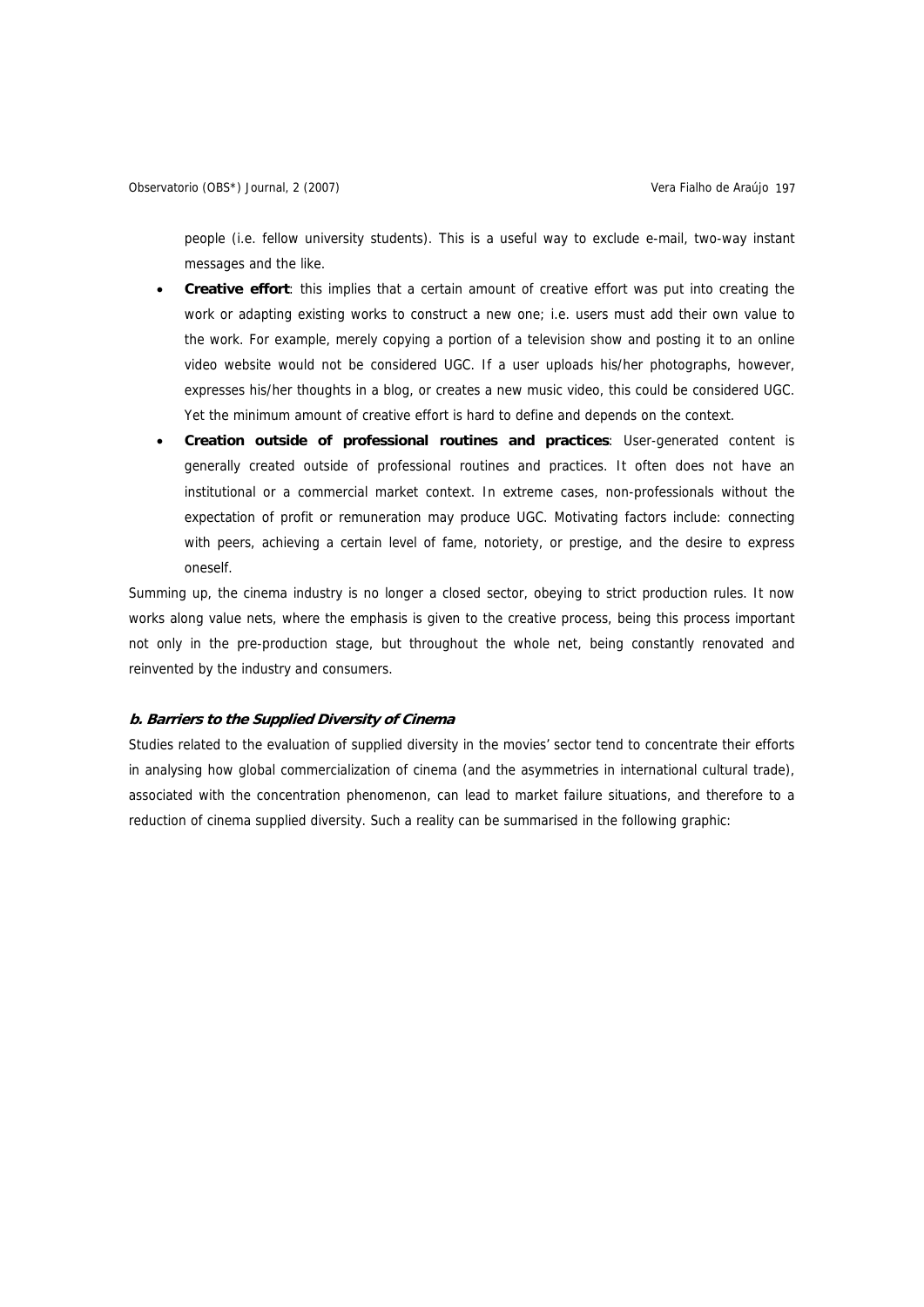

Graphic 3: Cinema Market – Factors of Market Failure

Source: own elaboration, on the basis of Murschetz and Mierzejewska (2004)

**Barriers to Market** entry can be of different natures, and they include:

- The high levels of investment demanded by the cinema sector ( $\mu$ majors" have more resources to carry out aggressive film marketing campaigns and to face a box office failure);
- Intellectual property rights.

**Abusive business practices** include cases such as exclusivity long-term contracts with strategical entities (for example, exclusive releases, selective distribution etc.), or practices such as "Block booking" (obligation to buy a whole set of titles if we want to acquire a certain title).

**Horizontal concentration** can be evaluated, in the cinema exhibition industry's case, by the number of screens controlled by the three main companies in a given country, in relation to the total number of screens, or by their market share in terms of gross box office. In the cinema distribution and production sub-sectors, it can be evaluated, respectively, by the percentage of films distributed and produced by the three main companies. Several researchers and research institutions, such as Media Salles, use these criteria although other authors can consider a different number of companies (for example, in small countries, with few players, it is maybe more correct to consider only one company).

**Vertical concentration** happens in the movie's sector when a distribution company also holds a market share in the exhibition sector (Murschetz & Mierzejewska, 2004). The production sector can also be included in this process, although that doesn't usually happen in the context of most of the Euro-Mediterranean countries.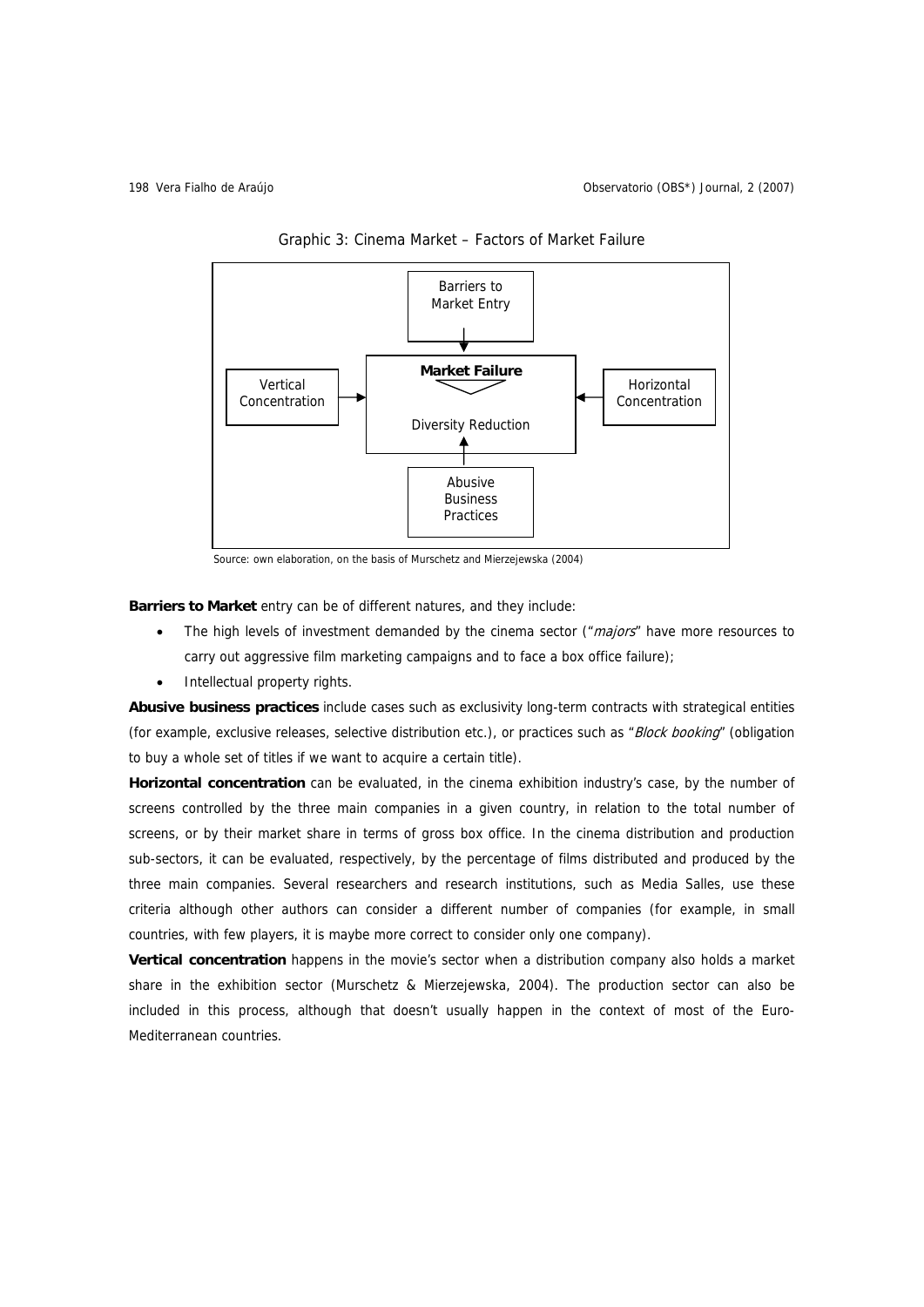Usually, researchers focus their concentration analysis in the ambit of fields such as managing, economy and politics, applied to media. Approaches to media concentration can be divided into three kinds of perspectives:

- Conservative Perspective (ex: Habermas, Mattelart): considers that all concentration situations have negative impacts on society. As suggested by Maluquer (2001), the authors who follow this line of thought see economical concentration and its result (the international media groups) as a threat to diversity and to the democratic values, as big companies' only interest is profit.
- Liberal Perspective: considers that concentration is the result of a natural business evolution process and contributes for the consolidation of companies. The defenders of this perspective argue that concentration, by gathering resources, is able of providing more quality and diversity to media products.
- Moderate Perspective: admits the necessity of contextualization of concentration situations, as these can bring advantages or disadvantages to citizens, depending on each case. This perspective, where the present study places itself, has been defended by authors such as Tabernero (1993 and 2002), Picard (2002), Compaine (2005) or Cuilenburg (2003).

The conjugation of these four factors of market failure can lead, according to Murschetz and Mierzejewska (2004), to a reduction of diversity. There is for example a set of studies concerned with the geographical origin diversity of movies that can sustain this argument:

- "Distribution on the European Union Market: Films from Central and Eastern Europe, the Mediterranean Basin, Africa, Latin America and Asia" (EAO, 2003): analysing the period between 1996 and 2002, this report concludes that there is a reduced supplied diversity in the distribution sector in terms of geographic origin of the movie, highlighting the power of US movies;
- "Pour un meilleur accès à la diversité de l'offre cinématographique étrangère" (Bernier, 2005) : identifies an access problem to films outside the majors' circuit : "Le déséquilibre des échanges mondiaux dans le domaine du film a surtout été envisagé jusqu'à maintenant sous l'angle de la pénétration massive des films d'origine étrangère sur le marché intérieur de la plupart des pays, ce qui laisse peu de place aux filmes d'origine nationale sur ce même marché. Mais depuis quelques années, on commence à s'intéresser de plus en plus à l'autre dimension de ce problème, qui est celle du peu de place faite, au niveau des importations, à la grande diversité de l'offre cinématographique étrangère, un nombre limité de pays profitant dans les faits de ces importations";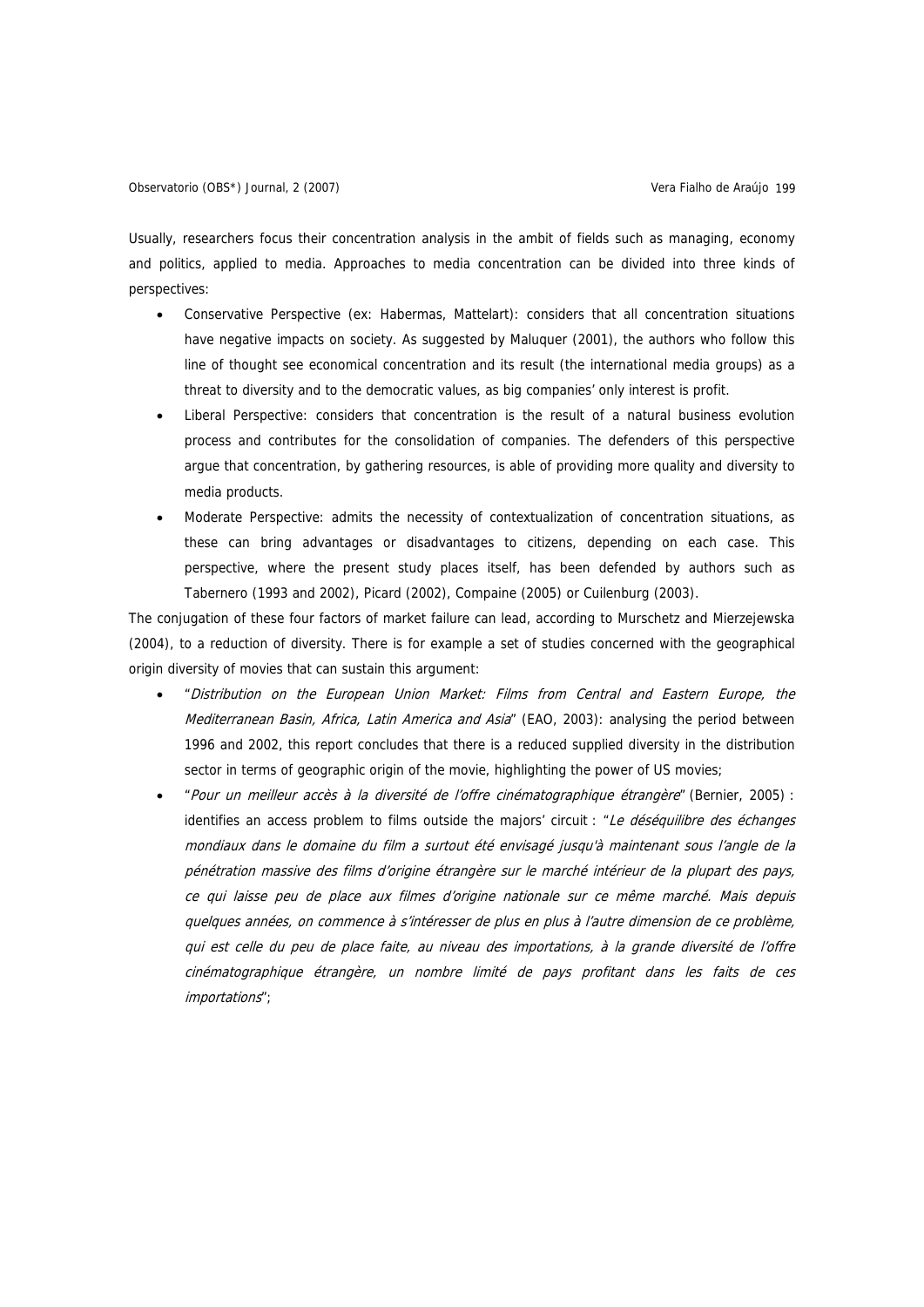• "Access to the European Market for non-European Films: a statistical analysis" (EAO, 2005): confirms the conclusions of the previous report, highlighting the reduced market share of the movies "rest of the world" (that is to say, not US or national movies).

As a synthesis of all these elements, Bonet (1998) states that: "el sector cinematográfico presenta a la escala mundial una estructura oligopolista y un alto nivel de concentración vertical (...). Dicha concentración vertical permite lanzar simultáneamente películas en distintas ciudades, y aprovechar así la inversión mediática y publicitaria que se le asocia (...) La diversidad de la oferta es muy reducida y esta completamente dominada por la producción de origen norteamericano".

### **3. The Supplied Diversity of Cinema in selected Euro-Mediterranean Countries**

# **a. The Cinema Sector in Selected Euro-Mediterranean Countries**

Adopting an extensive approach, we have decided to analyse a total of ten Euro-Mediterranean countries. Our criteria for the choice of these countries were:

- Geographical position: we tried to cover all of the Euro-Mediterranean Area;
- Availability of data;
- Coverage of a wide range of realities in political, economical and social terms.

The ten analysed countries are: Portugal, Spain, Italy, Greece, Croatia, Cyprus, Turkey, Israel, Egypt and Morocco. Before introducing these countries' cinema sectors, some general indicators about them must be presented, in order to supply us with an analysis context. In this way, the differences among these countries in terms of population and geographical size, GDP and whether they are or not EU members (and if yes, since when) should be taken into account when interpreting the data exposed further ahead.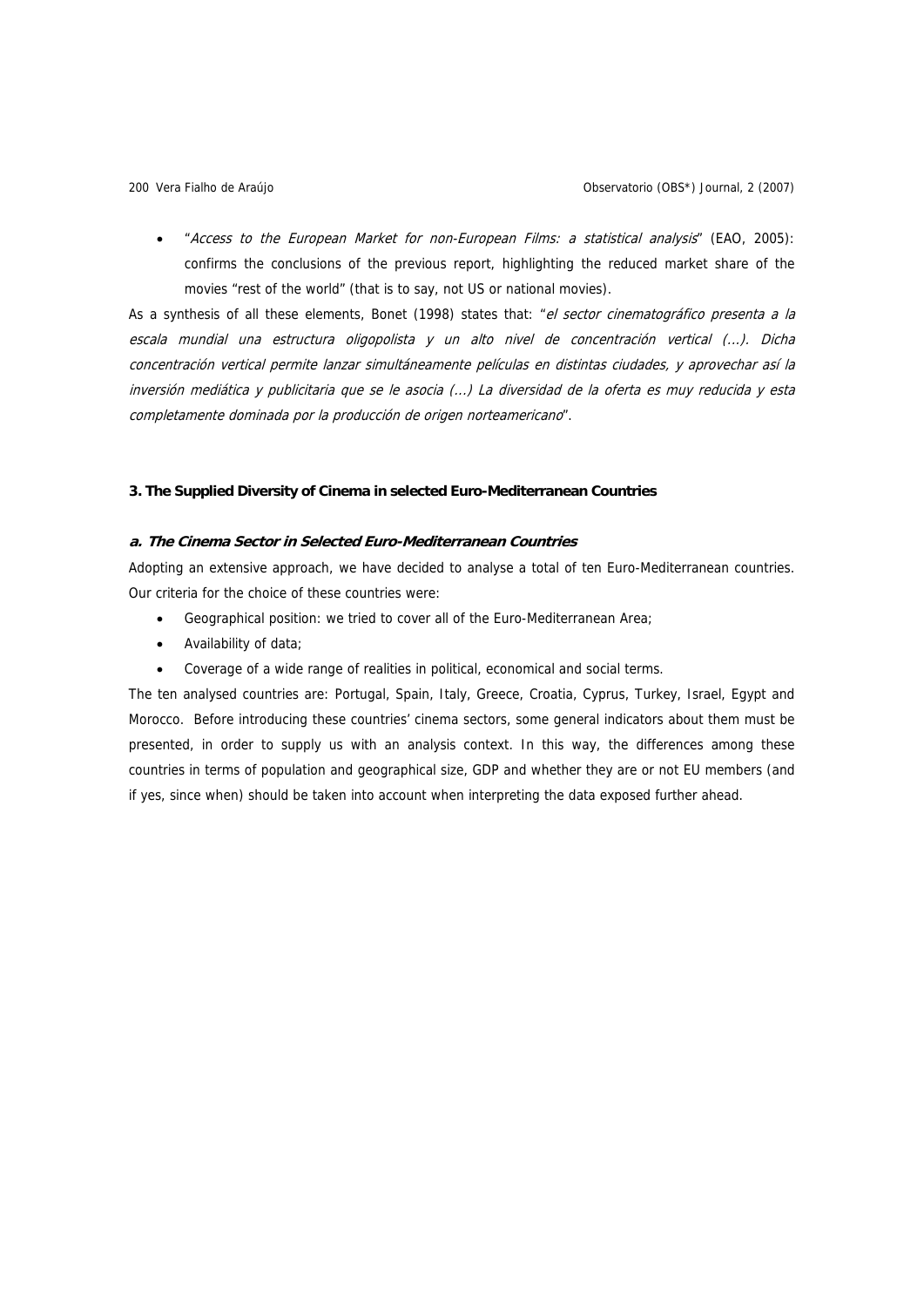|               | Population<br>(million) | Area<br>(Thousand<br>square Km) | <b>GDP</b><br>(USD billion) | Member of the EU   |
|---------------|-------------------------|---------------------------------|-----------------------------|--------------------|
|               | Source: Media Salles    | Source: UN                      | Source: UN                  |                    |
| Portugal      | 10,5                    | 91                              | 203                         | $Yes - since 1986$ |
| Spain         | 44,1                    | 506                             | $1040*$                     | Yes $-$ since 1986 |
| Italy         | 58,5                    | 301                             | $1678*$                     | $Yes - since 1957$ |
| Greece        | 11                      | 131                             | 261                         | $Yes - since 1981$ |
| Croatia       | 4,5                     | 56                              | $34*$                       | $No - candidate$   |
| Cyprus        | 0,7                     | 9                               | 19                          | $Yes - since 2004$ |
| Turkey        | 72,2                    | 779                             | $299*$                      | No - candidate     |
| <b>Israel</b> | 6,6                     | 21                              | 117.5                       | No                 |
| Egypt         | 72,6                    | 1001                            | 79,1                        | No                 |
| Morocco       | 31                      | 446                             | 43,7                        | No                 |

| Table 1: Selected Euro-Mediterranean Countries |
|------------------------------------------------|
| General Indicators                             |

\*Data referring to the year of 2004

These countries present a very heterogeneous cinema landscape. Some of them, such as Egypt or Portugal, had a former glorious cinema sector, but are now mainly consuming North-American movies. Others, such as Italy or Spain, have managed to maintain a strong cinema sector along the years, and are currently among the major European film markets. On the other hand, as the European Union (EU) recognizes the strategic importance of having a strong audiovisual sector, EU member states have access to a series of cinema support programs and funds, which are not available for other nations, and have the development of the movie sector as priority in their national policies. Although there are some funds destined by the EU to the cooperation with third countries (with a special interest in euro-Mediterranean countries – ex: EUROMED), and some other international support programs, these represent a lower level of investment, when compared to the cinema funds made available for EU members.

The existing regulatory environment is also an important issue to consider. According to Ghoneim (2002), Egypt and Morocco have a lack of transparency problem and a weak degree of legal enforcement. In opposition, laws and regulations in the EU are largely accessible to all citizens, and although there are some national differences, all the member states follow a same guideline when formulating their cinematographic policies. Also related to this regulatory environment is the fact that countries have settled screen quotas, but the ways and the scope of these quotas can be very different. Egypt, for example, has no screen quotas, but has import quotas (even if in practice these are not applied). Other countries have discriminatory measures against foreign audiovisual products, such as for example Morocco, which gives tax exemptions to national films.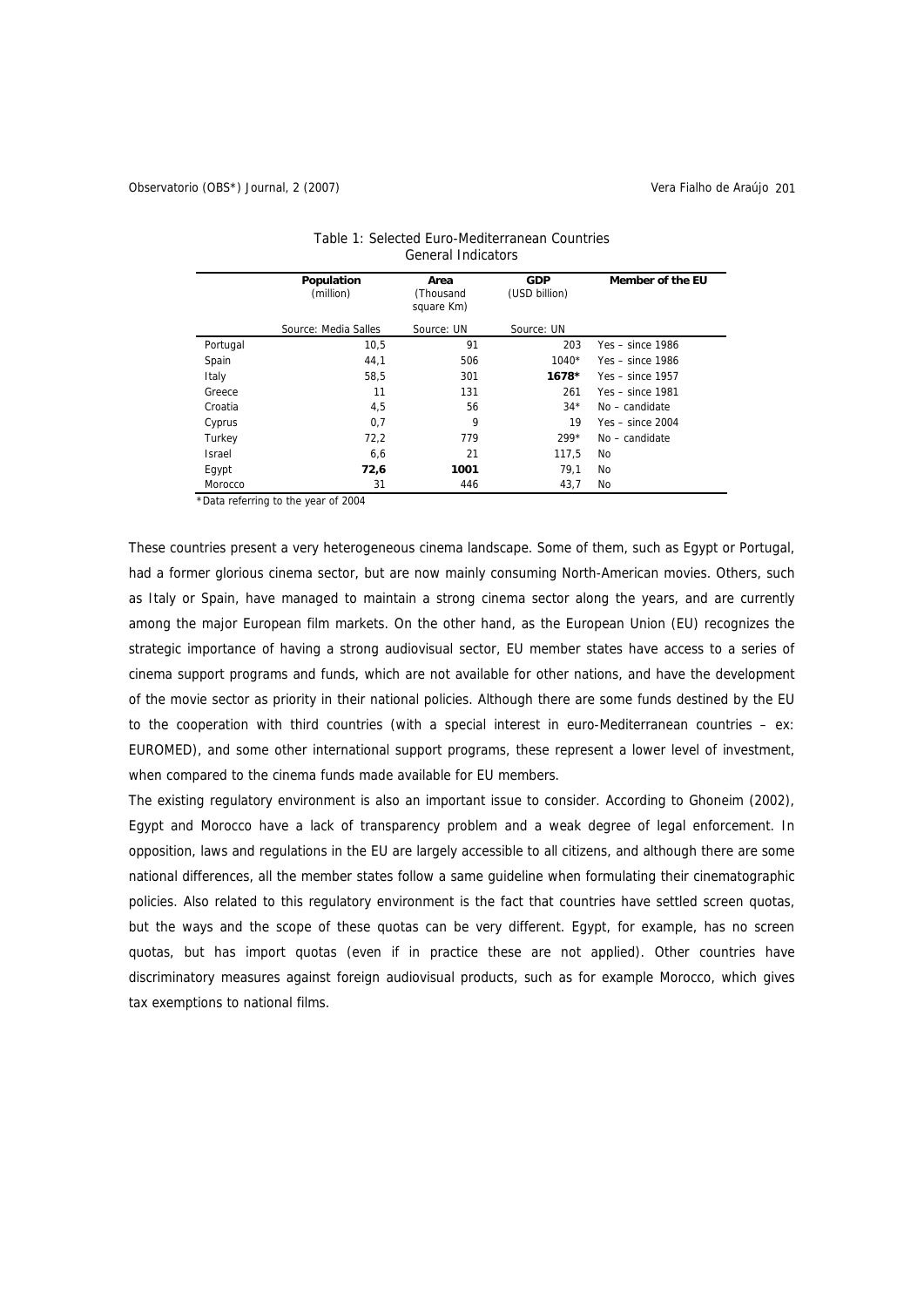$\overline{a}$ 

In terms of market and consumption indicators, Spain presents a significantly higher annual average attendance per inhabitant, when compared to the other considered countries. Cinema-going in Egypt and Morocco is very low, with an annual average attendance per inhabitant of 0,3 and 0,2 respectively.

|               |                                |                                                      | Annual<br>Average                              |                                                         |                                         |  |  |
|---------------|--------------------------------|------------------------------------------------------|------------------------------------------------|---------------------------------------------------------|-----------------------------------------|--|--|
|               | <b>Admissions</b><br>(million) | Annual<br>Average<br>Attendance<br>per<br>inhabitant | <b>Gross Box</b><br>Office<br>(EUR<br>million) | Cinema<br><b>Expenditure</b><br>per inhabitant<br>(EUR) | Average<br><b>Ticket Price</b><br>(EUR) |  |  |
|               | Source: OEA                    | Source: OEA                                          | Source:<br>Media Salles                        | Source: Media<br>Salles                                 | Source:<br>Media Salles                 |  |  |
| Portugal      | 15,7                           | 1,63                                                 | 70,4                                           | 6,7                                                     | 4,1                                     |  |  |
| Spain         | 126                            | 2,86                                                 | 635                                            | 14,8                                                    | 4,98                                    |  |  |
| Italy         | 107,7                          | 1,84                                                 | 589                                            | 10,1                                                    | 5,7                                     |  |  |
| Greece        | $11*$                          | $1*$                                                 |                                                |                                                         |                                         |  |  |
| Croatia       | $3***$                         | $0.7**$                                              | 6,7                                            | 1,48                                                    | 1,45                                    |  |  |
| Cyprus        | 0,78                           | 1,1                                                  | 5,4                                            | 7,7                                                     |                                         |  |  |
| <b>Turkey</b> | 27,3                           | 0,4                                                  | 114                                            | 1,5                                                     | 4,15                                    |  |  |
| <b>Israel</b> | $10,4***$                      | $1.6***$                                             | $63***$                                        | 9,5                                                     | $6,46**$                                |  |  |
| Egypt         | $24.5***$                      | $0.3**$                                              | $11.9*$                                        | $0.17*$                                                 | $0.48*$                                 |  |  |
| Morocco       | $6***$                         | $0.2**$                                              |                                                |                                                         |                                         |  |  |

| Table 2: The Cinema Sector in the Euro-Mediterranean Area (Selected Countries) |
|--------------------------------------------------------------------------------|
| <b>Market Indicators</b>                                                       |

\*estimates

\*\*data referring to 2004

Consequently, Spain and Italy present high values for their Gross B.O., when compared to the other analyzed countries. Although Israel has medium values for its Gross B.O., if we take into account the population of the countries, its annual average cinema expenditure per inhabitant (9,5 EUR) is close to that of Italy (10,1 EUR) and Spain (14,8 EUR).

In relation to film production investments, Spain leads again, with a total of 433,1 million USD invested in cinema production in 2005, which means an average of 3,1 million USD per movie.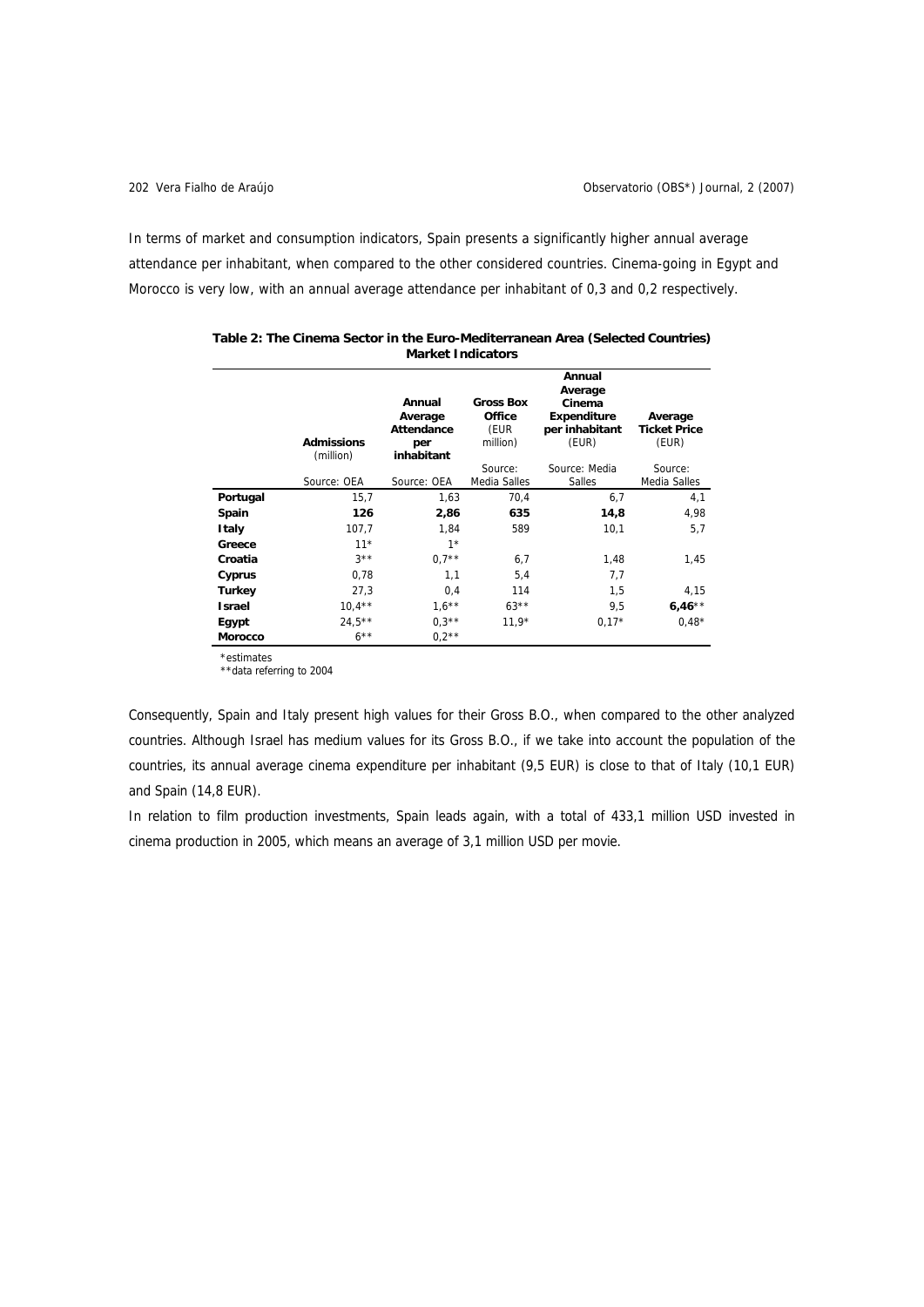|                | <b>Direct Government</b><br><b>Support</b><br>(Main Funding Body<br>Annual Budget)* | <b>Film Production</b><br>Investment<br>(USD million) | Average Budget per<br>Film<br>(USD million) |
|----------------|-------------------------------------------------------------------------------------|-------------------------------------------------------|---------------------------------------------|
|                | Source: Korda                                                                       | Source: Screen Digest                                 | Source: Screen Digest                       |
| Portugal       | Medium                                                                              | 25.9                                                  | 1,6                                         |
| Spain          | Strong                                                                              | 433,1                                                 | 3,1                                         |
| Italy          | Strong                                                                              | 266,9                                                 | 2,7                                         |
| Greece         | Weak                                                                                | 11.4                                                  | 0,7                                         |
| Croatia        | Weak                                                                                |                                                       |                                             |
| Cyprus         | Weak                                                                                |                                                       |                                             |
| <b>Turkey</b>  | Weak                                                                                | 55,1                                                  | 1,8                                         |
| <b>Israel</b>  |                                                                                     | 10,3                                                  | 0,9                                         |
| Egypt          | Weak**                                                                              | 23                                                    |                                             |
| <b>Morocco</b> | Weak**                                                                              |                                                       |                                             |

| Table 3: The Cinema Sector in the Euro-Mediterranean Area (Selected Countries) |  |
|--------------------------------------------------------------------------------|--|
| <b>General Production Indicators</b>                                           |  |

\* Weak: less than 10 million EUR (2004)

Medium: 10-20 million EUR (2004)

Strong: more than 20 million EUR (2004)

\*\* All data referring to these two countries are based on Ghoneim (2002)

As one could expect, the countries presenting a higher level of film production investment, are also those who have the strongest annual budget for their main cinema funding body (ICAA, in Spain, and Direzione General per il Cinema, in Italy).

# **b. Model of Analysis and Methodological Notes**

Conjugating the multidimensional approach to the concept of "cultural diversity" suggested by Benhamou and Peltier (2006) with the cinema value chain model, we will try to evaluate variety, disparity and proportion, in the production, distribution and exhibition phases of the cinema industry's value chain.

We have determined a number of variables that will allow us to access the actual degree of diversity by establishing comparisons among the different Euro-Mediterranean countries' realities. These variables will be organised in the following table, which originates from the conjugation of the multidimensional approach to the concept of cultural diversity and the value chain model.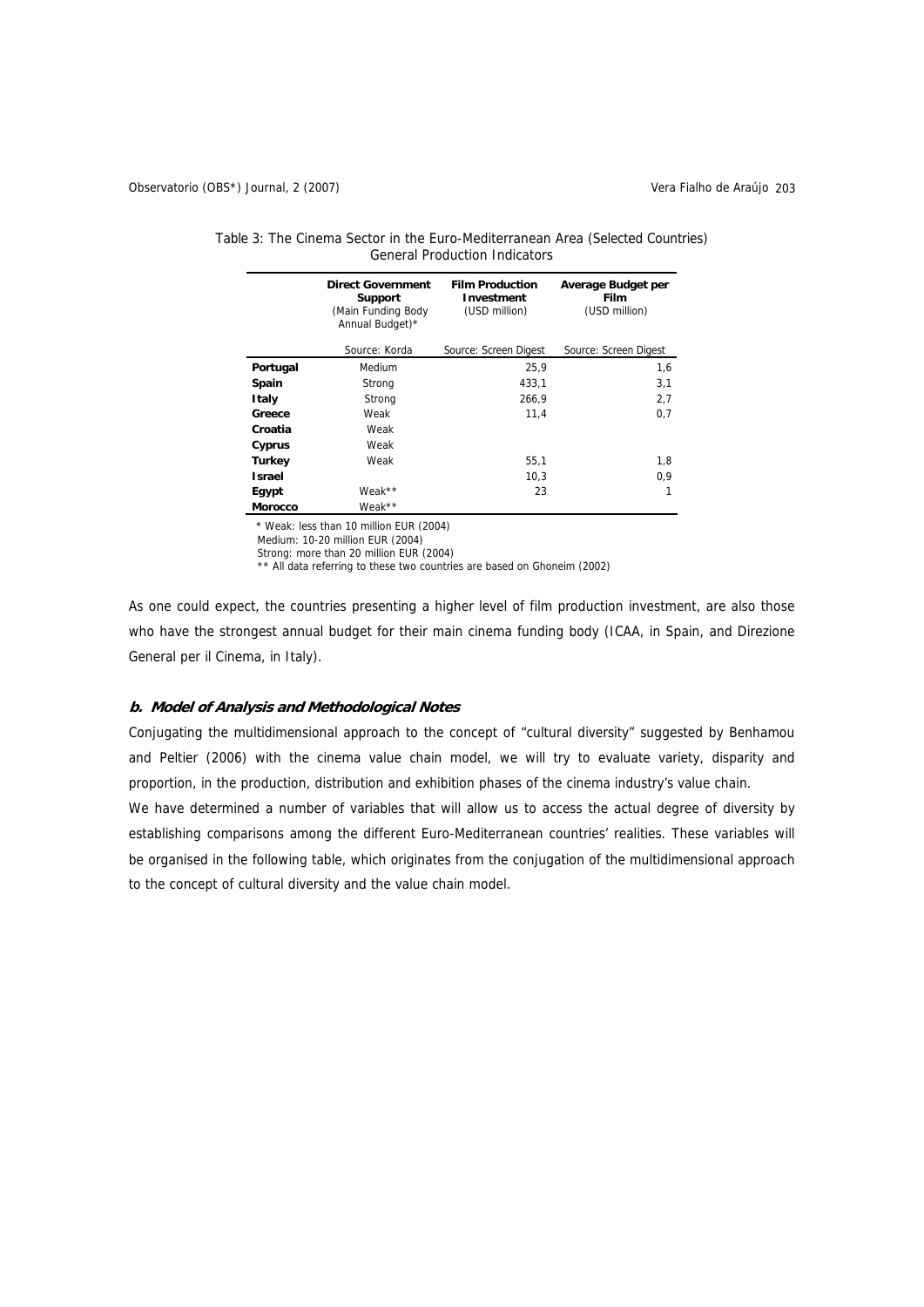|                           |                                                             | <b>Cultural Diversity - Dimensions</b> |                                                                                                                                |                                                                                                                                                                                                                        |  |  |  |  |
|---------------------------|-------------------------------------------------------------|----------------------------------------|--------------------------------------------------------------------------------------------------------------------------------|------------------------------------------------------------------------------------------------------------------------------------------------------------------------------------------------------------------------|--|--|--|--|
| <b>Supplied Diversity</b> |                                                             | Variety                                | <b>Balance</b>                                                                                                                 | <b>Disparity</b>                                                                                                                                                                                                       |  |  |  |  |
| Dimensions                | Production                                                  | - n. of films produced                 | - films produced per million<br>head of population                                                                             |                                                                                                                                                                                                                        |  |  |  |  |
| Cinema Value Chain        | <b>Distribution</b>                                         | - n. of active distributors            | - active distributors per million<br>head of population                                                                        | - Market Share of the three<br>main distribution companies (n.<br>films and Gross BO)                                                                                                                                  |  |  |  |  |
|                           | - n. of films released<br><b>Exhibition</b><br>- n. screens |                                        | - n. of films released per<br>million inhabitant<br>- n. of inhabitants per screen<br>- n. of screens per 1000 square<br>miles | - films released by geographical<br>origin (share of national, US and<br>Rest of the World films)<br>- screens in multiplexes<br>- Market Share of the three<br>main exhibition companies (n.<br>screens and Gross BO) |  |  |  |  |

# Table 4: Supplied Diversity of the Cinema Sector Model of Analysis

Our research is primarily based on the existing data and in a previous extensive bibliographic research. Our sources will mostly be the European Audiovisual Observatory (EAO), Media Salles, the national film institutes and other additional sources such as Screen Digest. We will mainly focus our research in the year 2005, and in the feature films' case. Also, we will consider only the supplied diversity, and leave the study of the demanded diversity to a posteriors study. The ranking columns included in the following tables refer themselves to the degree of diversity (1: country presenting the highest level of diversity for the indicator considered; 10: country presenting the lowest level of diversity for the indicator considered).

# **c. The Diversity of Cinema in the Euro-Mediterranean Area**

Regarding the diversity of cinema **Production**, Spain and Italy lead with the highest number of feature films produced in 2005, and with the highest number of movies produced per million head of population. Croatia and Cyprus where the countries with fewer films produced. Nevertheless, if we take into account the country population, Morocco and Egypt appear as the less productive countries. This data should be analyzed in the context of public aid to cinema production. As we have previously seen, Spain and Italy have a strong level of government support to the cinema sector which enables these countries to produce more movies per year.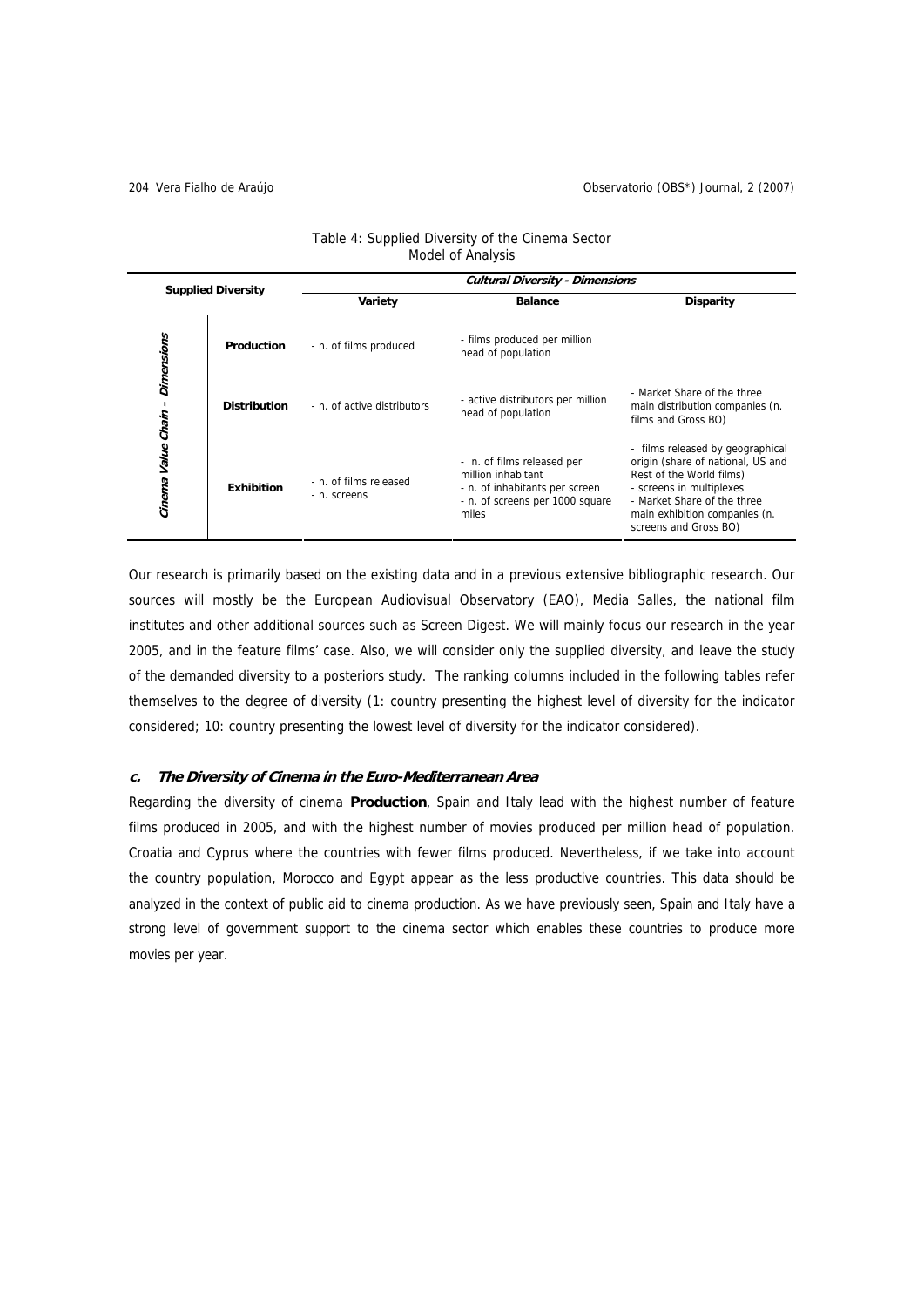|                | Ranking        | <b>Number of Feature Films</b><br>Produced (inc. Co-prod.) | anking<br>œ | <b>Feature Films Produced per</b><br>million head of Population |
|----------------|----------------|------------------------------------------------------------|-------------|-----------------------------------------------------------------|
| Portugal       | 5              | 16                                                         | 4           | 1,52                                                            |
| Spain          |                | 142                                                        |             | 3,28                                                            |
| Italy          | $\overline{2}$ | 98                                                         | 2           | 1,7                                                             |
| Greece         | 5              | 16                                                         | 5           | 1,44                                                            |
| Croatia        |                | 5                                                          |             | 1,2                                                             |
| Cyprus         | 8              |                                                            | 6           | 1,23                                                            |
| <b>Turkey</b>  | 3              | 30                                                         | 8           | 0,4                                                             |
| <b>Israel</b>  | 6              | 12                                                         | 3           | 1,68                                                            |
| Egypt          | 4              | 23                                                         | 10          | 0,31                                                            |
| <b>Morocco</b> | 6              | 12                                                         | 9           | 0,38                                                            |

Table 5: Diversity of Cinema Production in the Euro-Mediterranean Area (Selected Countries)

Source: Screen Digest

Nevertheless, this analysis only considers the number of films produced, without taking into account the content of the produced film itself. Therefore, indicators related to **disparity**, such as movies produced per genre, or per age classification, as well as the market share of each producing company and the diversity of the main actors and directors, are lacking.

However, such data was not available for all countries and, when available, it was not directly comparable due to different indicator definitions across the several national sources (this was the case, for example, of movies produced per age classification, as the different countries have different age groups and classification criteria). In relation to **Distribution**, it is possible to highlight, again, the leadership of Spain and Italy, countries with the highest number of active distributors, and presenting the lesser-concentrated market, in terms of number of films distributed and in what relates to the gross box office market share.

|                | Ranking        | <b>Number of Active</b> | Ranking        | Distributors per million head of |
|----------------|----------------|-------------------------|----------------|----------------------------------|
|                |                | <b>Distributors</b>     |                | Population                       |
| Portugal       | 4              | 13                      | $\overline{2}$ | 1,24                             |
| Spain          |                | 50                      | 4              | 1,13                             |
| <b>Italy</b>   | $\overline{2}$ | 32                      | 6              | 0,55                             |
| Greece         | 5              | 10                      | 5              | 0,9                              |
| Croatia        |                |                         |                |                                  |
| Cyprus         | 7              | 4                       |                | 5,7                              |
| <b>Turkey</b>  | 3              | 27                      |                | 0,37                             |
| <b>Israel</b>  | 6              | 8                       | 3              | 1,2                              |
| Egypt          |                |                         |                |                                  |
| <b>Morocco</b> |                |                         |                |                                  |

Table 6: Diversity of Cinema Distribution in the Euro-Mediterranean Area (Selected Countries) Number of Active Distributors

Source: Screen Digest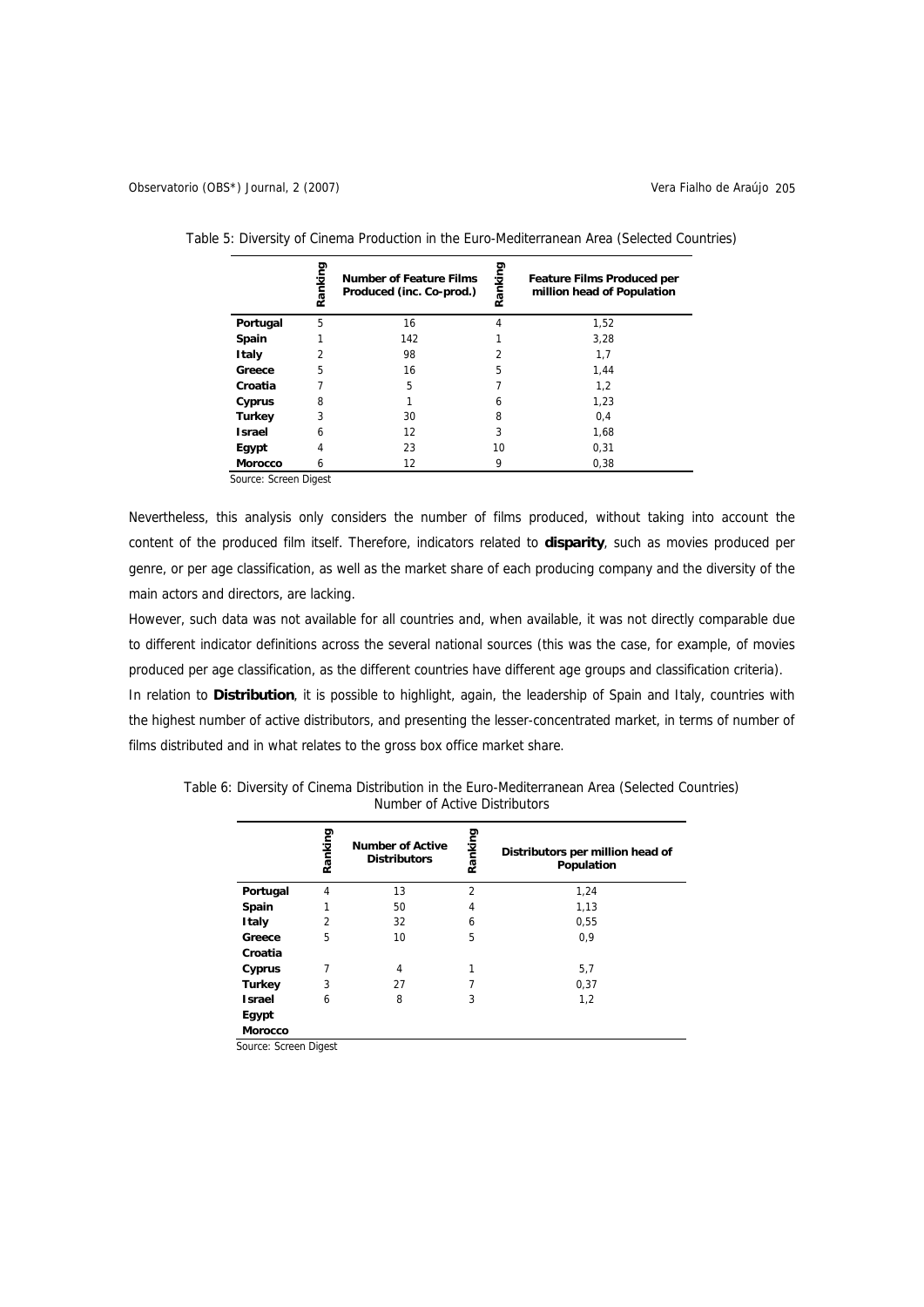|                  | Ranking | <b>Films Distributed</b> | Ranking        | <b>Gross Box Office</b> |
|------------------|---------|--------------------------|----------------|-------------------------|
| Portugal         | 4       | 96,2                     | 5              | 85,6                    |
| Spain            | 1       | 11,6                     | $\overline{2}$ | 49,3                    |
| <b>Italy</b>     | 2       | 11,7                     | 1              | 44,9                    |
| Greece           |         |                          |                |                         |
| Croatia          |         |                          |                |                         |
| Cyprus           | 3       | 65,2                     | 4              | 74,9                    |
| <b>Turkey</b>    |         |                          | 3              | 50,7                    |
| <b>Israel</b>    |         |                          |                |                         |
| Egypt<br>Morocco |         |                          |                |                         |

Table 7: Diversity of Cinema Distribution in the Euro-Mediterranean Area (Selected Countries) Market Share of the three main distribution companies in terms of office receipts (%)

Source: Media Salles

If we consider the number of active distributors per million head of population, Spain and Italy loose positions in our diversity ranking. Nevertheless, these facts should take into account the market saturation and its capacity to absorb new players.

Diversity in the **Exhibition** sub-sector can be evaluated for three different elements: Film Exhibition; Exhibition Infra-structures; Exhibition companies.

In what relates to **film exhibition**, Spain and Italy lead once more, with the highest number of films released in 2005 (569 and 392, respectively). If we consider the number of films released per million head of population, Cyprus appears in a dominant position. Nevertheless, it should be taken into account that the number of films available for release is limited, and that is why countries with few inhabitants, such as Cyprus or Portugal have a higher number of films released per million head of population than countries like Spain and Italy. If the chosen indicator was number of cinema sessions per inhabitant, Spain and Italy would lead again (nevertheless, this figure was unavailable for most of the analysed countries).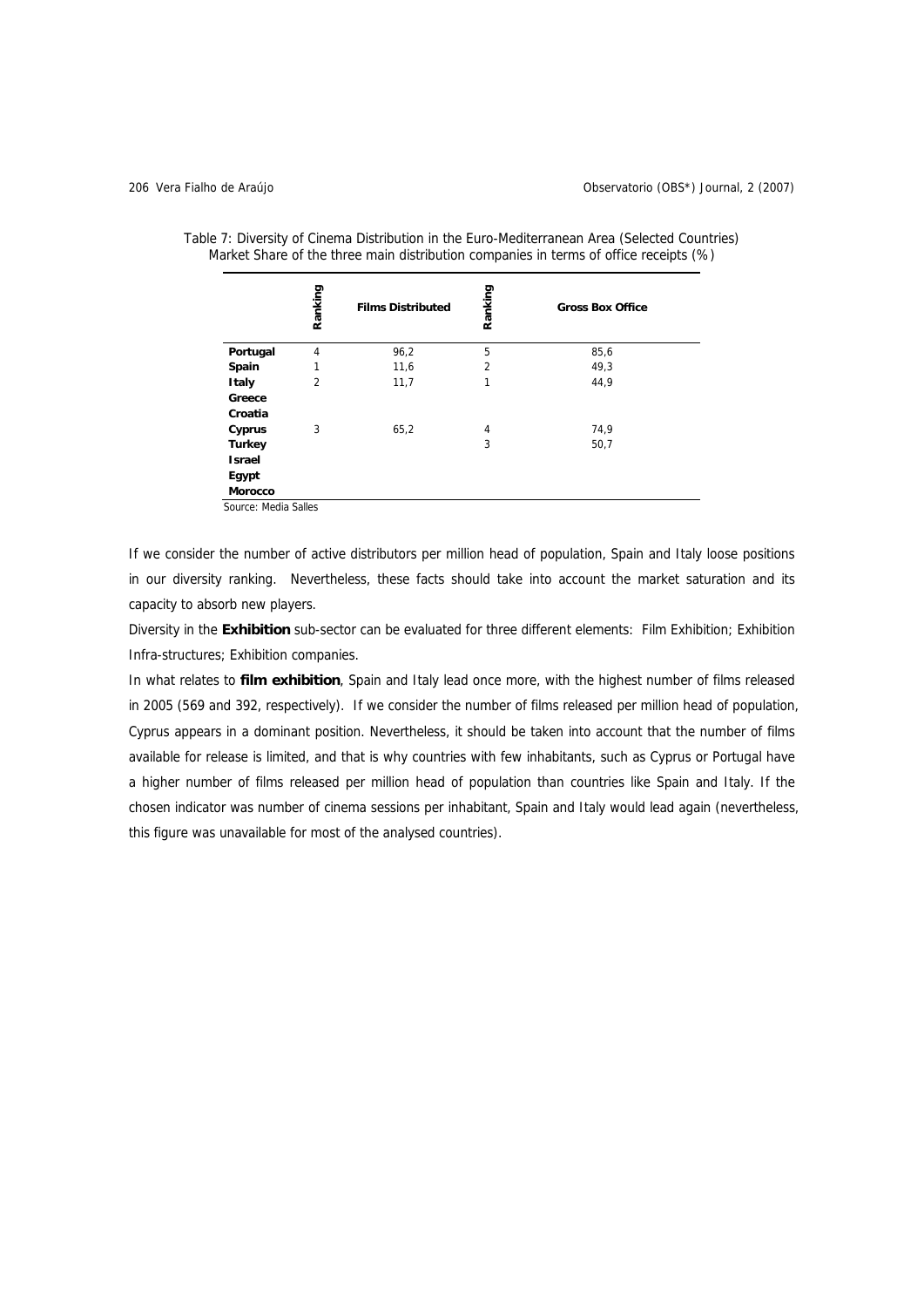|               |                |                                    |                |                                                  | Films Released per Geographical Origin              |                                     |                                               |  |
|---------------|----------------|------------------------------------|----------------|--------------------------------------------------|-----------------------------------------------------|-------------------------------------|-----------------------------------------------|--|
|               | Ranking        | <b>Number of Films</b><br>Released | Ranking        | Films Released per million<br>head of Population | <b>Market Share</b><br>of National<br>Movies $(\%)$ | Market<br>Share of US<br>Movies (%) | <b>Market Share</b><br>of Other<br>Movies (%) |  |
| Portugal      | 3              | 260                                | 3              | 24,8                                             | 3,2                                                 | 69,4                                | 27,4                                          |  |
| Spain         | 1              | 569                                | 5              | 12,9                                             | 16,4                                                | 62,6                                | 21                                            |  |
| Italy         | $\overline{2}$ | 392                                | 6              | 6,7                                              | 24,6                                                | 53,3                                | 22,1                                          |  |
| Greece        | 4              | 257                                | 4              | 23,4                                             | $7,9*$                                              |                                     |                                               |  |
| Croatia       |                |                                    |                |                                                  |                                                     |                                     |                                               |  |
| Cyprus        | 7              | 190                                | 1              | 271,4                                            |                                                     |                                     |                                               |  |
| <b>Turkey</b> | 5              | 221                                |                | 3                                                | 41,4                                                |                                     |                                               |  |
| <b>Israel</b> | 6              | 200                                | $\overline{2}$ | 30,3                                             | $7,5*$                                              |                                     |                                               |  |
| Egypt         |                |                                    |                |                                                  |                                                     |                                     |                                               |  |
| Morocco       |                |                                    |                |                                                  | $14*$                                               |                                     |                                               |  |

Table 8: Diversity of Cinema Exhibition in the Euro-Mediterranean Area (Selected Countries) Indicators related to Film Exhibition

Source: Screen Digest

\*Data referring to the year 2004

In film exhibition disparity terms, and even if we were unable to gather data for most of the countries, the high level of national movies' market share in Turkey should be highlighted, even if the causes for this situation are more political and legal than economical or cultural. On the other hand, Italy appears as the more equilibrated country, with a better geographical origin distribution of released films (almost 1/4 Italy, ¼ rest of the world and ½ US movies, which is a fair enough distribution if we have in mind the power of the US film industry in the analyzed area). In Portugal, on the contrary, little space is given to national productions, and US movies represent more than 2/3 of the market. (Note: a ranking was not established for this indicator due to the several missing figures)

Regarding **cinema exhibition infrastructures**, it is possible to notice that Spain and Italy have the highest number of screens (4383 and 3794, respectively) and of screens per inhabitant (one screen per 9.779 inhabitants and one screen per 15.409 inhabitants). In infrastructures' geographical coverage terms, Israel (a country with a small area and a relative high level of cinema consumption) occupies the first position, with 42,9 screens per 1000 square miles. On the contrary, Egypt (a large area country and with a low cinema consumption figure) only has 0,7 screens per 1000 square miles.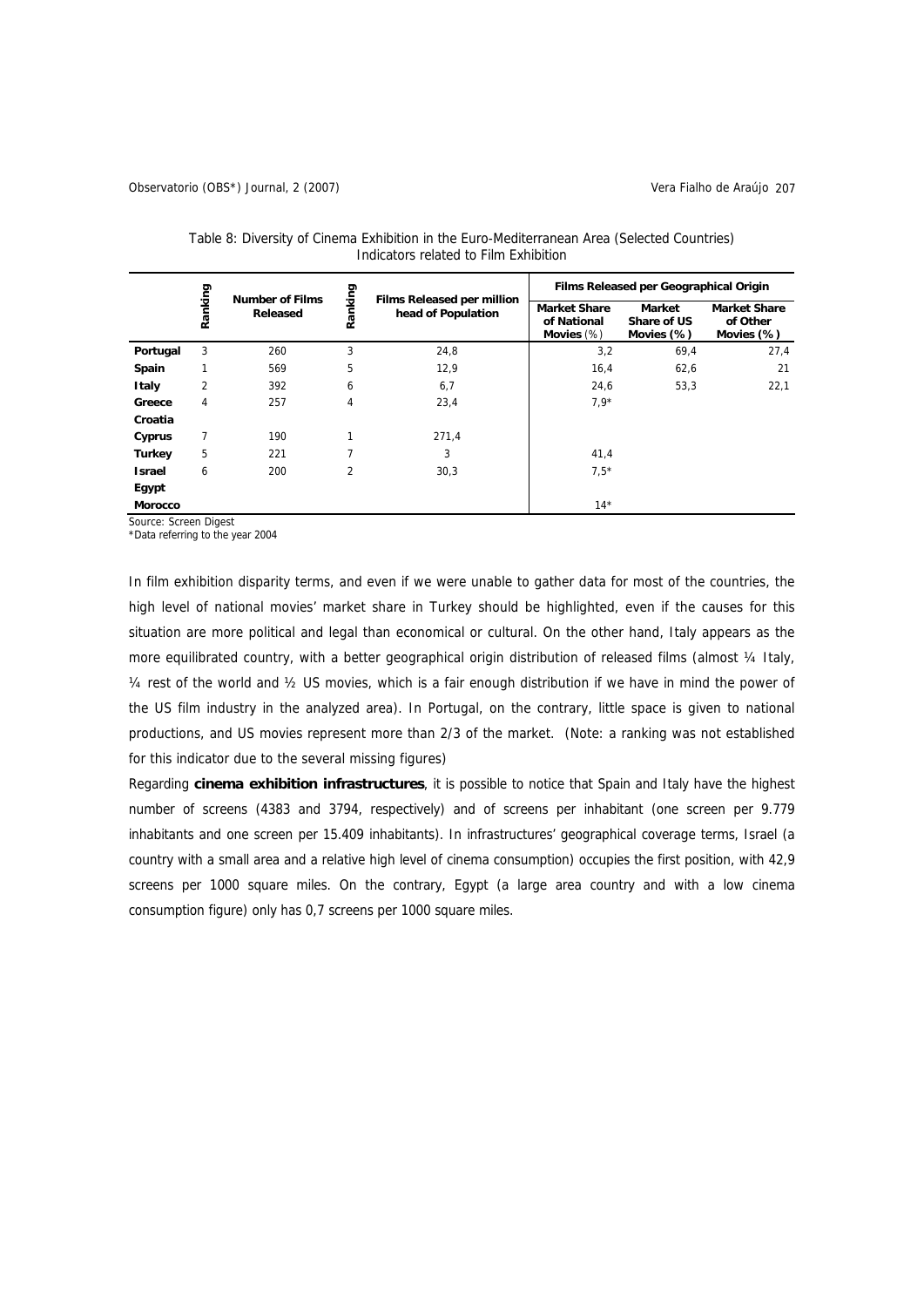|               | Ranking        | <b>Number of Screens</b> | Ranking        | Inhabitants per<br>Screen | Ranking        | Screens per 1000<br>square miles | <b>Screens in</b><br><b>Multiplexes</b><br>$(\%)$ |
|---------------|----------------|--------------------------|----------------|---------------------------|----------------|----------------------------------|---------------------------------------------------|
| Portugal      | 4              | 624                      | 3              | 16.874                    | 5              | 6,8                              | 27                                                |
| Spain         | 1              | 4383                     | 1              | 9.779                     | 3              | 8,7                              | 58                                                |
| <b>Italy</b>  | $\overline{2}$ | 3794                     | $\overline{2}$ | 15.409                    | $\overline{2}$ | 12,6                             | 25                                                |
| Greece        | 5              | 490                      | 5              | 22.603                    | 6              | $4***$                           | 28,6                                              |
| Croatia       | 9              | $131*$                   | 7              | 36.089*                   | 7              | 2,1                              | 10,6                                              |
| Cyprus        | 10             | 30                       | 6              | 23.333                    | 4              | 8,6                              |                                                   |
| <b>Turkey</b> | 3              | 1269                     | 8              | 60.276                    | 8              | 1,5                              | 19                                                |
| <b>Israel</b> | 6              | $365*$                   | 4              | $17.632*$                 | 1              | 42,9                             |                                                   |
| Egypt         | 7              | $220*$                   | 10             | 330.000*                  | 10             | 0,7                              |                                                   |
| Morocco       | 8              | $143*$                   | 9              | 216.000*                  | 9              | 0,8                              |                                                   |

**Table 9: Diversity of Cinema Exhibition in the Euro-Mediterranean Area (Selected Countries) Indicators related to Exhibition Infra-structures** 

\*data refering to the year of 2004

\*\*estimate Source: Media Salles and OEA

In terms of cinema infrastructures disparity, Spain offers the most equilibrated panorama, with almost half of the screens in multiplexes, and half outside. Nevertheless, we would need the percentage of screens in cinemas with one, two, three etc. screens in order to correctly evaluate the disparity of cinema exhibition infrastructure (these data were not available for most of the analyzed countries).

In Italy, only 9,9% of screens are concentrated in the three main cities (in terms of cinema admissions), which indicates a good distribution of screens among the whole country. In opposition, these cities represent 86,7% of Cyprus total number of screens, although we shouldn't forget the small are of this country. Also, it should be noticed that the percentage of screens concentrated in these cities tends to be proportional to the percentage of population they include.

|               | Population | Ranking        | <b>Screens</b> | Ranking        | <b>Gross Box Office</b> |
|---------------|------------|----------------|----------------|----------------|-------------------------|
| Portugal      | 38,5       | 4              | 46,5           | 3              | 66,5                    |
| Spain         | 12,9       | $\overline{2}$ | 12,3           | $\overline{2}$ | 21,2                    |
| <b>Italy</b>  | 8,1        | 1              | 9,9            | 1              | 17,7                    |
| Greece        |            |                |                |                |                         |
| Croatia       | 25         | 3              | 30,9           | 4              | 84,6                    |
| Cyprus        | 69,8       | 5              | 86,7           |                |                         |
| <b>Turkey</b> |            |                |                |                |                         |
| <b>Israel</b> |            |                |                |                |                         |
| Egypt         |            |                |                |                |                         |
| Marocco       |            |                |                |                |                         |

Table 10: Market Share of the three main cities in terms of admissions (%)

Source: Media Salles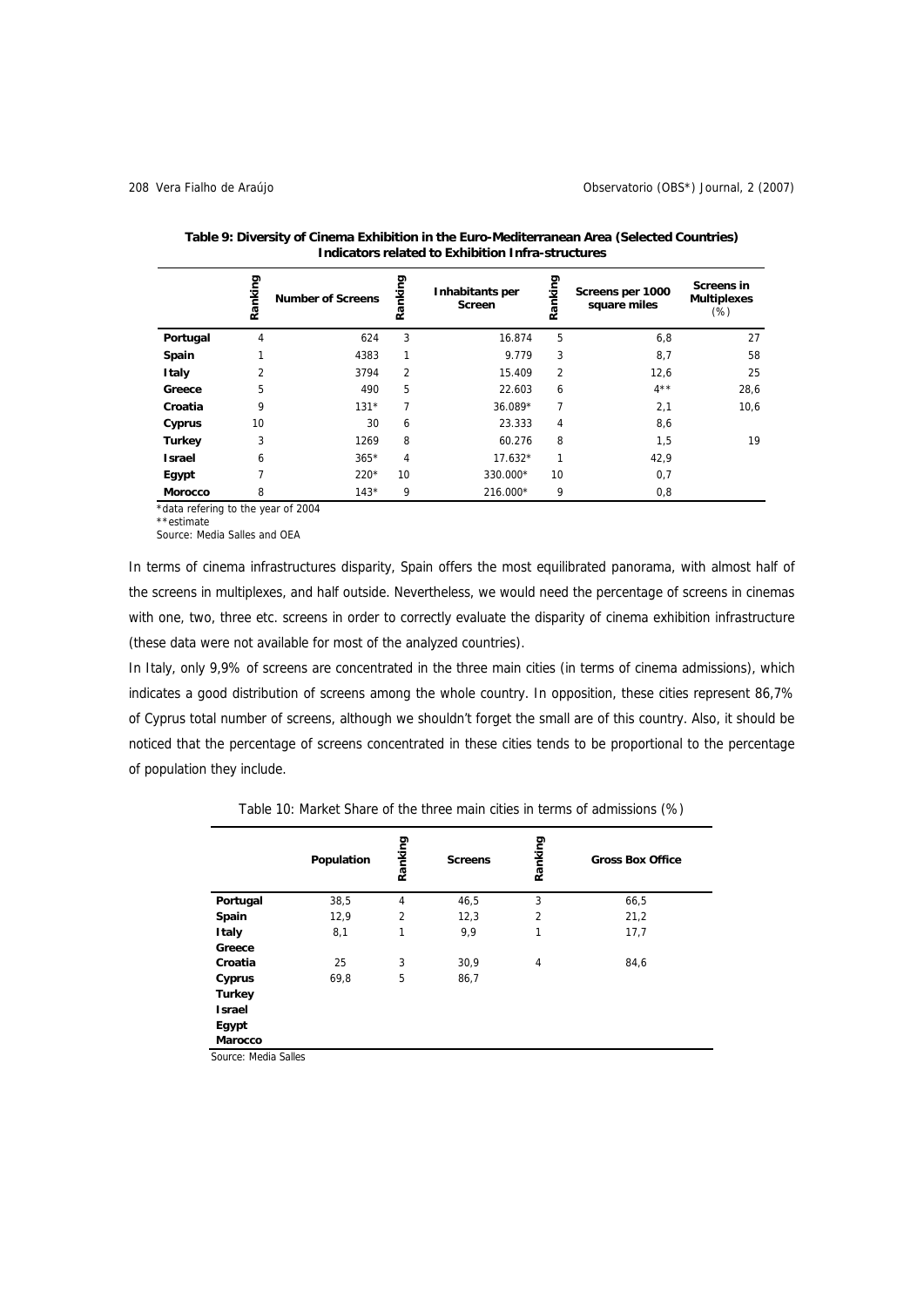In what concerns to **cinema exhibition companies**, Turkey presents the lowest level of market concentration, with the three main exhibition companies (in terms of admissions) holding only 11,8% of screens. In opposition, in Cyprus these three companies hold 83,3% of the total number of screens, although this fact should again take into account the small size of this country, and the limited number of players it is able to support.

| Ranking        | <b>Screens</b> |
|----------------|----------------|
| 3              | 57,7           |
| $\overline{2}$ | 24,3           |
|                |                |
|                |                |
|                |                |
| 4              | 83,3           |
| 1              | 11,8           |
|                |                |
|                |                |
|                |                |
|                |                |

Table 11: Market Share of the three main exhibition companies in terms of admissions (%)

# **d. Summary of Findings**

According to our exploratory analysis, we were able to define three groups of countries in terms of cinemasupplied diversity in the Euro-Mediterranean area:

- Countries with a high degree of cinema supplied diversity (Spain and Italy): these countries are active film producers, with a decentralized market in terms of distribution and exhibition, a wide range of infra-structures and a relatively equilibrated offer in terms of geographical origin of movies. These are also the countries with higher levels of cinema public funding and cinema public support:
- Countries with a medium degree of cinema diversity (Portugal, Greece, Croatia, Cyprus and Israel): these countries, some because of their small size, others because cinema is not a priority (or a tradition), present a medium level of diversity, with a relatively low number of films produced per inhabitant, concentrated markets in terms of distribution and exhibition companies, and a reasonable number of cinema infra-structures;
- Countries with a low degree of cinema diversity (Turkey, Egypt and Morocco): these countries are currently not active cinema producers, presenting a very low number of films produced per inhabitant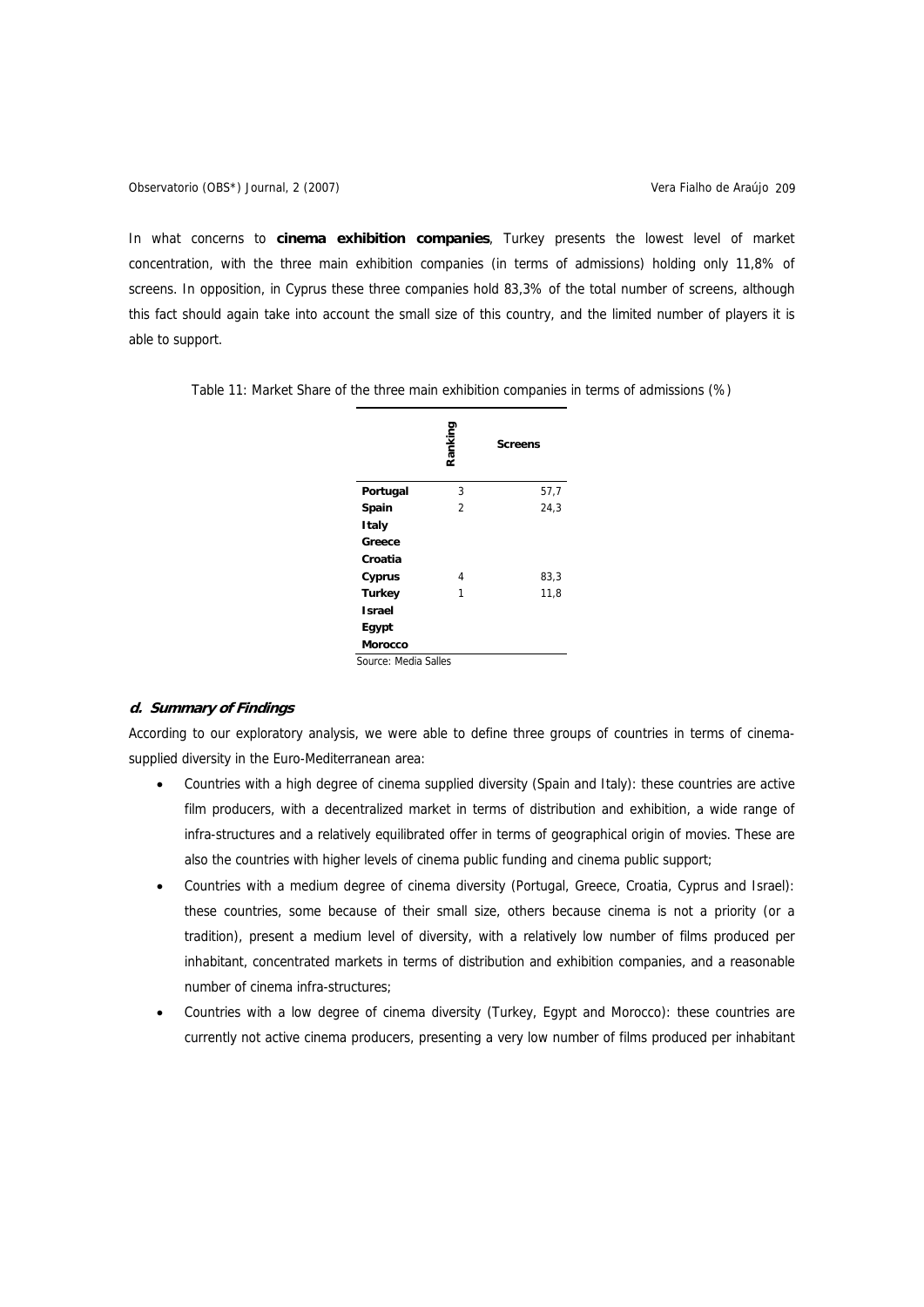and of films released. Also, they have less-developed cinema markets, with very few players and with very few cinema exhibition infrastructures, considering their size and country population.

With the recent ratification of the UNESCO convention on cultural diversity by the required 30 countries, and its coming to effect next March, we expect this scenario to be improved, offering more choice possibilities to populations in Euro-Mediterranean countries and more chances for them to narrate themselves.

## **Conclusions**

This exploratory study allowed us to experience a new way of evaluating cultural diversity, to highlight some differences among Euro-Mediterranean countries in terms of cinema-supplied diversity, and to establish some new research hypothesis for posteriors studies. We were able to establish a map of the cinema cultural diversity in the region, and to fulfil our research objectives.

Nevertheless, it presents some limitations:

- Problem of working with statistics: although we have tried to show the context of all figures presented in this paper, statistics should be complemented with a more qualitative analysis, especially when trying to evaluate 'something' as subjective as cultural diversity. Therefore, this study needs to be complemented by a posterior study, which could, for example, analyse a sample of films in terms of contents, or a opinion study among populations;
- Access to data: for many countries, figures were not available, which makes it hard to draw a precise comparison of the different realities. Also, we have tried to use only one source for each indicator, so that the differences in evaluating that indicator would be minimum. But this choice reduced us the number of sources available, and therefore, the number of useful figures.

Therefore, we see this research as a starting point for further analysis on this subject, expecting to increase the rigour of this analysis, and offering a more precise way of measuring and evaluating something as intangible as cultural diversity.

#### **References**

Albarran, A. (2005). Handbook of Media Management and Economics. New Jersey: Lawrence Erlbaum Associates.

Benhamou, F. & Peltier, S. (2006). Une méthode multicritère d'évaluation de la diversité culturelle, in Création et Diversité au mirroir des industries culturelles. Paris: La Documentation Française.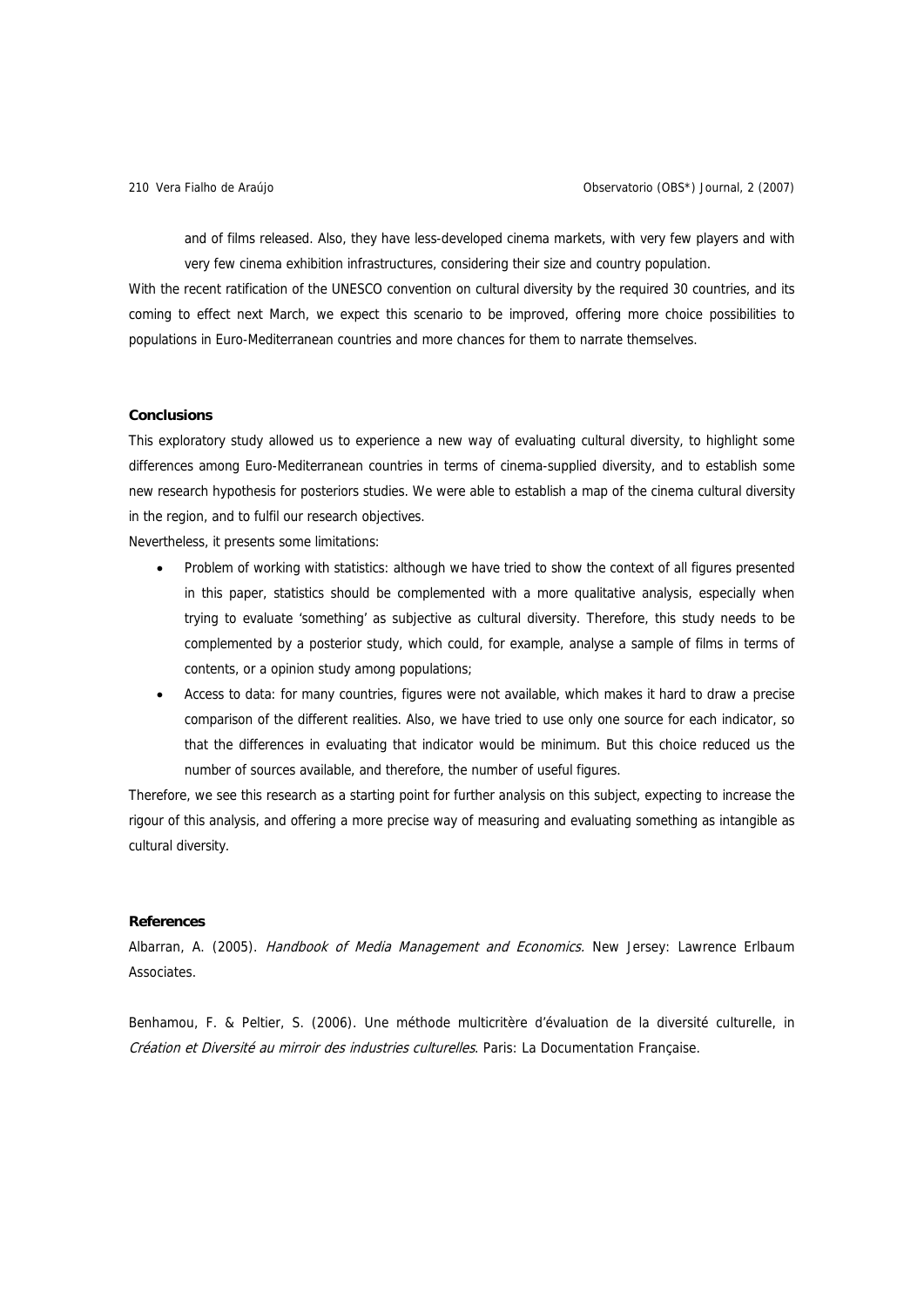Observatorio (OBS\*) Journal, 2 (2007) Vera Fialho de Araújo 211

Bernier, I. (2005). Pour un Meilleur Accès à la Diversité de l'Offre Cinématographique étrangère, available at <http://www.mcc.gouv.qc.ca/diversite-culturelle/pdf/chronique03-07.pdf>

Bonet, L. (1998). "La producción y el mercado audiovisual frente a los retos de la mundialización", apresentação na European Audiovisual Summer School, Turín.

Compaine, B. (2005). "Global media", in E. P. Bucy (Ed.), Living in the information age: A new media reader (2nd ed., pp. 97-101). Belmont: Wadsworth Thomson Learning.

Doyle, G. (2002). *Understanding Media Ecnonomics*. London: Sage Publications.

European Audiovisual Observatory (2006). Focus 2006: World Film Market Trends, available at [www.oea.int.com](http://www.oea.int.com/)

European Audiovisual Observatory (2005). Access to the European markets for non-European films. Strasbourg.

European Audiovisual Observatory (2003). "Distribution in the European Union Market: films from Central and Eastern Europe, the Mediterranean Basin, Africa, Latin America and Asia", available at [http://www.obs.coe.int/online\\_publication/expert/disfilm\\_thessaloniki.pdf.en](http://www.obs.coe.int/online_publication/expert/disfilm_thessaloniki.pdf.en)

European Commission (2004). Etude de la Coopération Exterieure de l'Union Europeènne dans les secteurs de la Culture et de l'Audiovisuel, EC.

Farchy. J. & Ravaivoson, H. (2006). Cultural Diversity: towards a multidimensional approach. Université Paris 1 Panthéon Sorbonne, Paris.

Ghoneim, A.F. (2002). "Competition Law and Competition Policy: What does Egypt Really Need?", available at [http://www.erf.org.eg/9th%20annual%20conf/9th%20PDF%20Background/Trade/T-](http://www.erf.org.eg/9th%20annual%20conf/9th%20PDF%20Background/Trade/T-B%20Ahmed%20Ghoneim.pdf)[B%20Ahmed%20Ghoneim.pdf](http://www.erf.org.eg/9th%20annual%20conf/9th%20PDF%20Background/Trade/T-B%20Ahmed%20Ghoneim.pdf)

Iosifides, P. (1997). Methods of Measuring Media Concentration. Media Culture and Society, 19, 643-663.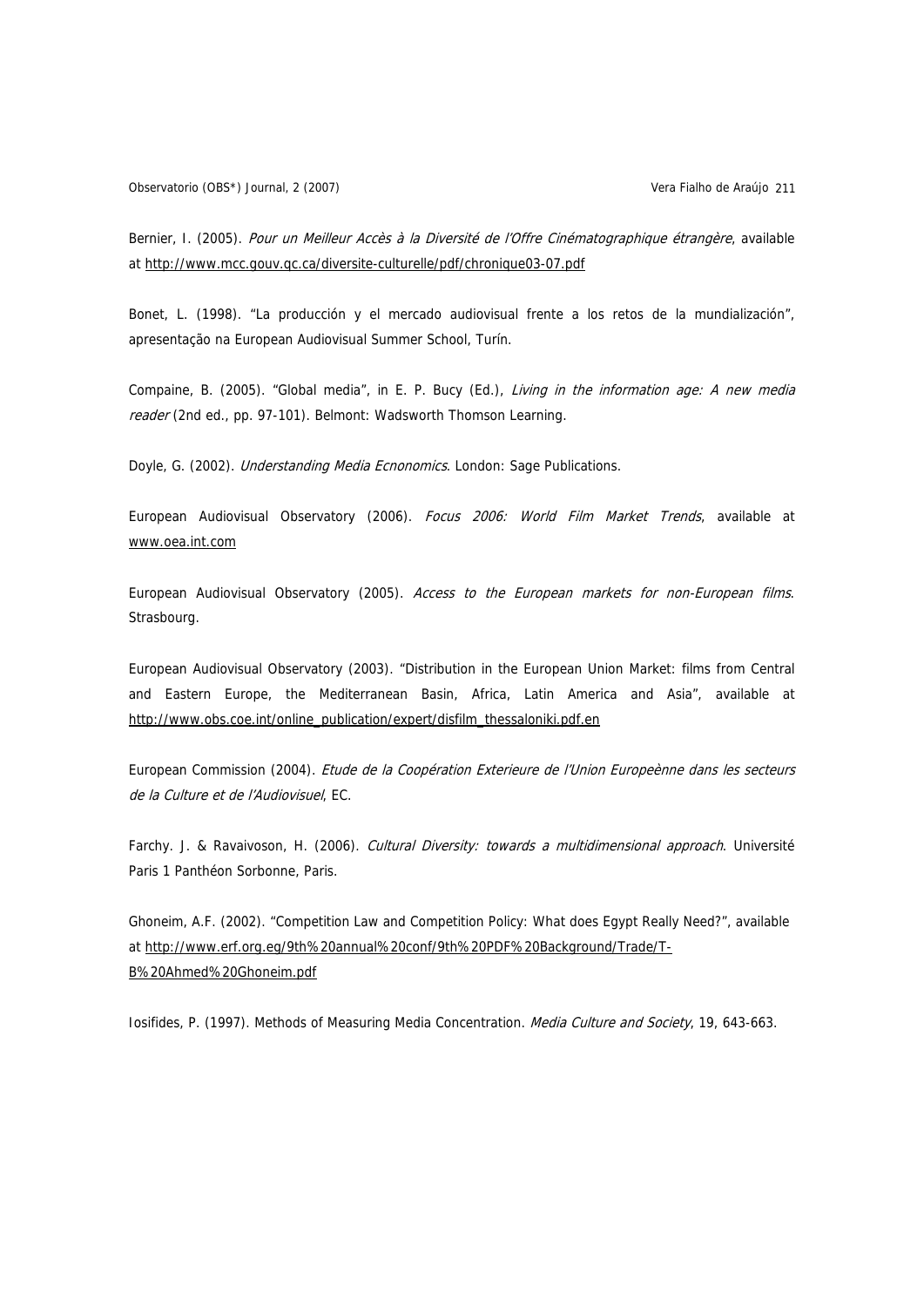Vera Fialho de Araújo 212 Observatorio (OBS\*) Journal, 2 (2007)

KORDA, EAO database available online at [www.oea.int.com](http://www.oea.int.com/)

Lange, A. & Westcott, T. (2004). Les Aides Publiques aux Œuvres Cinematographiques et Audiovisuelles en Europe – une analyse comparative, OEA, Strasbourg.

Llorens-Maluquer, C. (2001). Concentración de empresas y el pluralismo: la acción de la Unión Europea. Bellaterra (doctoral thesis), Publications Service of the Autonomous University of Barcelona. Available at: [www.tdcat.cbuc.es/TDCat-0111102-124855/](http://www.tdcat.cbuc.es/TDCat-0111102-124855/)

McQuail, D. (2003). Teoria da Comunicação de Massas. Lisboa: ed. Gulbenkian.

MEDIA SALLES (2006). European Cinema Yearbook, available at<http://www.mediasalles.it/>

Messerlin, P., Siwek, S. & Cocq, E.I (2004). The Audiovisual Services Sector in the GATS Negociations. American Enterprise Institute.

Moreau, F. & Peltier, S. (2004). Cultural Diversity in the Movie Industry, Journal of Media Economics, 17(2), 123-143.

Murschetz, P. & Mierzejewska, B.I. (2004). Cinema Distribution and Exhibition in Austria - An Analysis of the Economics of Market Failure and Imperfect Competition, paper presented at the  $6<sup>th</sup>$  World Media Economics Conference, available at [http://www.cem.ulaval.ca/6thwmec/Murschetz\\_mierzejewska.pdf](http://www.cem.ulaval.ca/6thwmec/Murschetz_mierzejewska.pdf)

Normann, R. & Ramirez, R. (2002). From Value Chain to Value Constellation, Harvard Business Review.

OBERCOM (2004). A Cadeia de Valor do Audiovisual, Instituto da Comunicação Social, Lisboa.

OCDE (2007). Participative Web: User Creative Content, disponível em <http://www.oecd.org/dataoecd/57/14/38393115.pdf>

Picard, R.G. (2002). *The Economics and Financing of Media Companies*. New York: Fordham University Press.